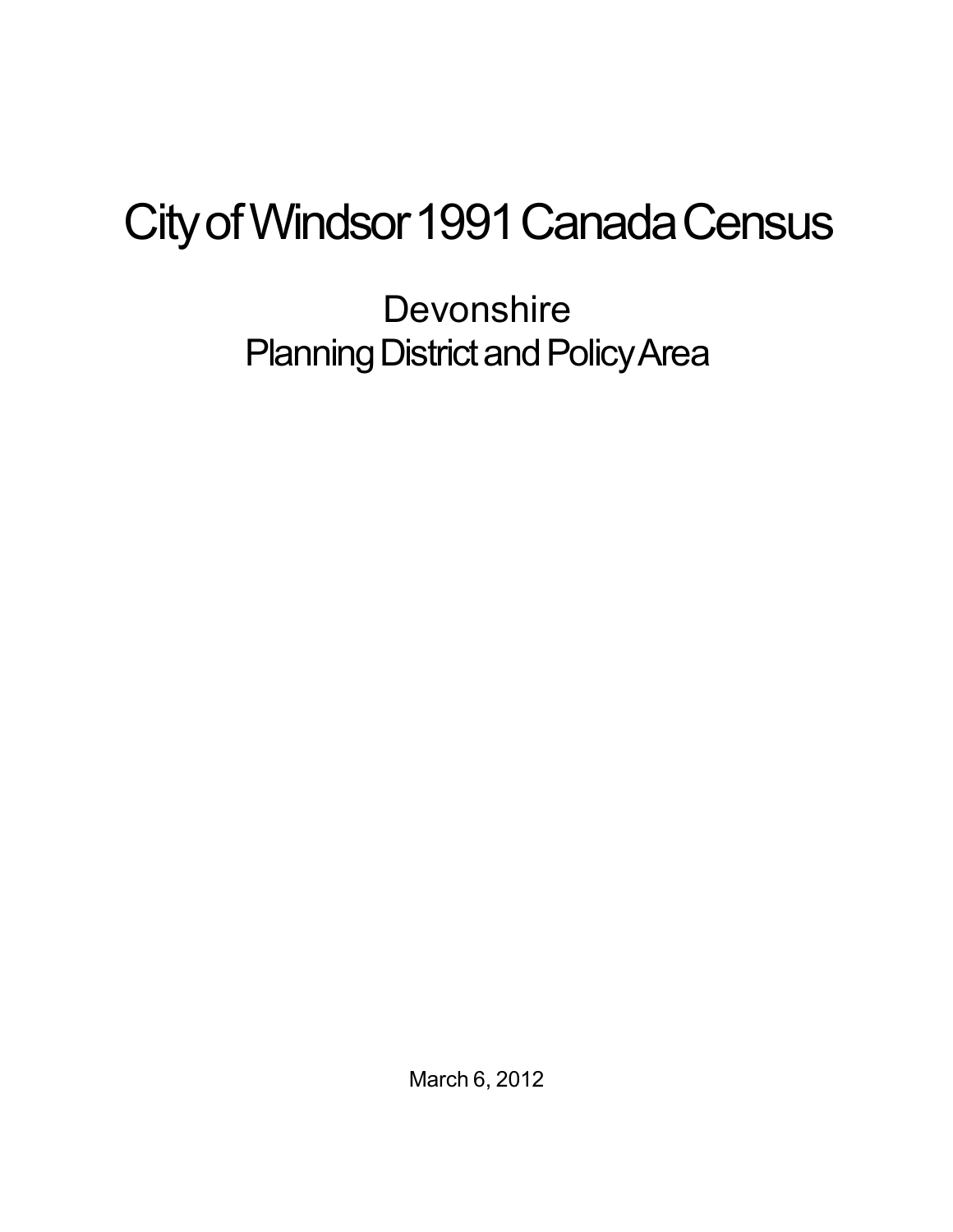## **Table of Contents**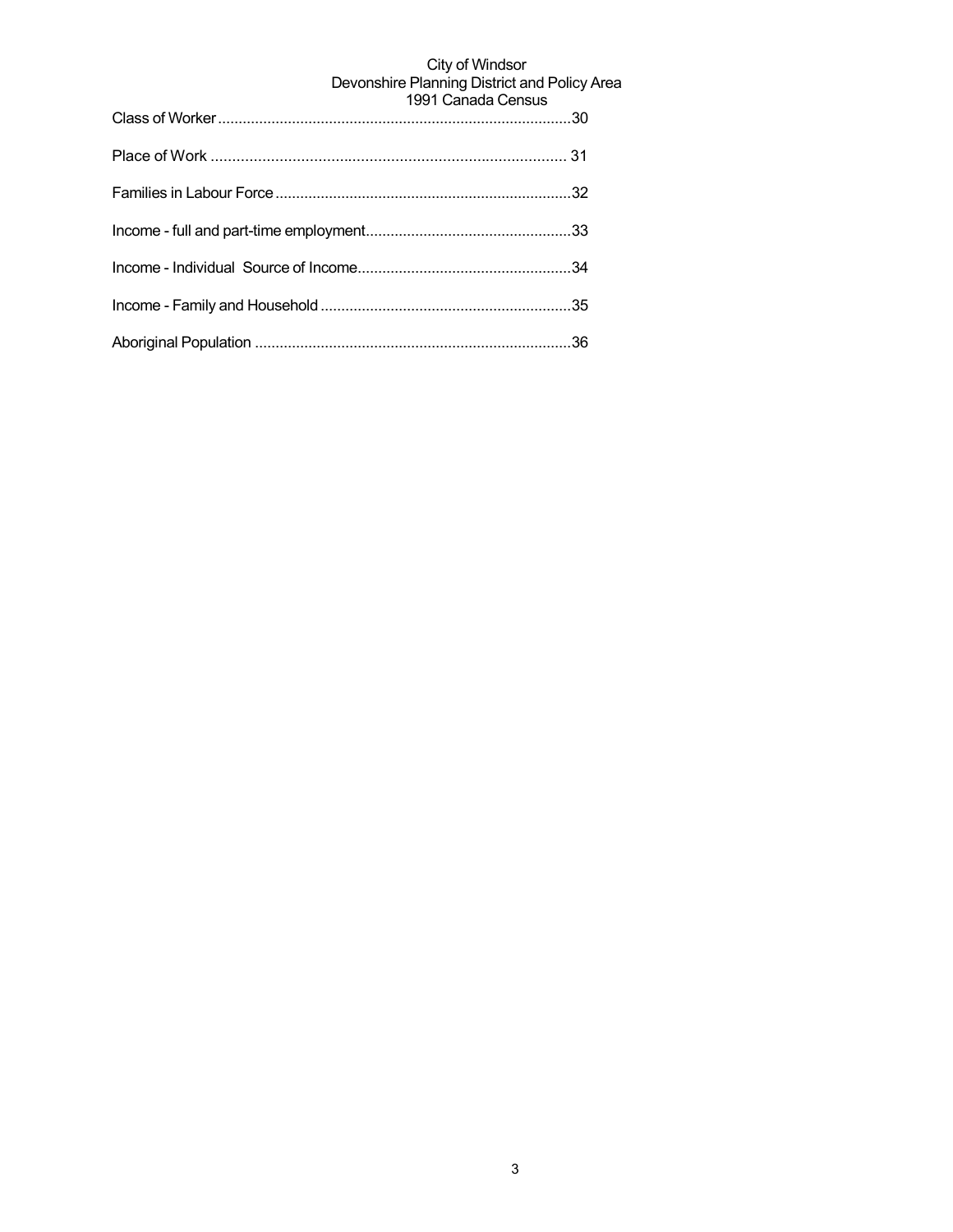## Census Summary

| <b>Census Summary</b>                            | <b>Devonshire</b> |              |
|--------------------------------------------------|-------------------|--------------|
| Total Population where census data are available |                   | 5,190 % base |
|                                                  |                   |              |
| Males                                            | 2,645             | 51%          |
| <b>Females</b>                                   | 2,550             | 49%          |
| 0 to 4 years                                     | 415               | 8%           |
| 5 to 19 years                                    | 1,145             | 22%          |
| 20 to 24 years                                   | 390               | 8%           |
| 25 to 34 years                                   | 1,030             | 20%          |
| 35 to 44 years                                   | 840               | 16%          |
| 45 to 54 years                                   | 540               | 10%          |
| 55 to 64 years                                   | 415               | 8%           |
| 65 to 74 years                                   | 270               | 5%           |
| 75 years and over                                | 115               | 2%           |
| Average age                                      | 32.4              |              |
| <b>Total census families</b>                     |                   | 1,440 % base |
| Average persons per family                       | 3.2               |              |
| <b>Husband-wife families</b>                     | 1,235             | 86%          |
| No children at home                              | 425               | 30%          |
| With children at home                            | 830               | 58%          |
| Lone-parent families                             | 195               | 14%          |
| <b>Total children at home</b>                    | 1,890             |              |
| Average children per family                      | 1.3               |              |
| <b>Private households</b>                        | 1,760             |              |
| Persons in private households                    | 5,090             |              |
| Average persons per household                    | 2.9               |              |
| Average household income                         | \$44,730          |              |
| Occupied dwellings where census data available   |                   | 1,760 % base |
| <b>Owned dwellings</b>                           | 1,515             | 86%          |
| <b>Average value</b>                             | \$94,964          |              |
| <b>Rented dwellings</b>                          | 240               | 14%          |
| <b>Average rent</b>                              | \$591             |              |
| Single detached houses                           | 1,570             | 89%          |
| Semi-detached/row/duplexes                       | 160               | 9%           |
| <b>Apartments</b>                                | 20                | 1%           |
| Other types of dwelling                          |                   | 0%           |
| Actual (unsuppressed) data:                      |                   |              |
| <b>Total Population</b>                          | 5,191             |              |
| <b>Total Dwellings</b>                           | 1,759             |              |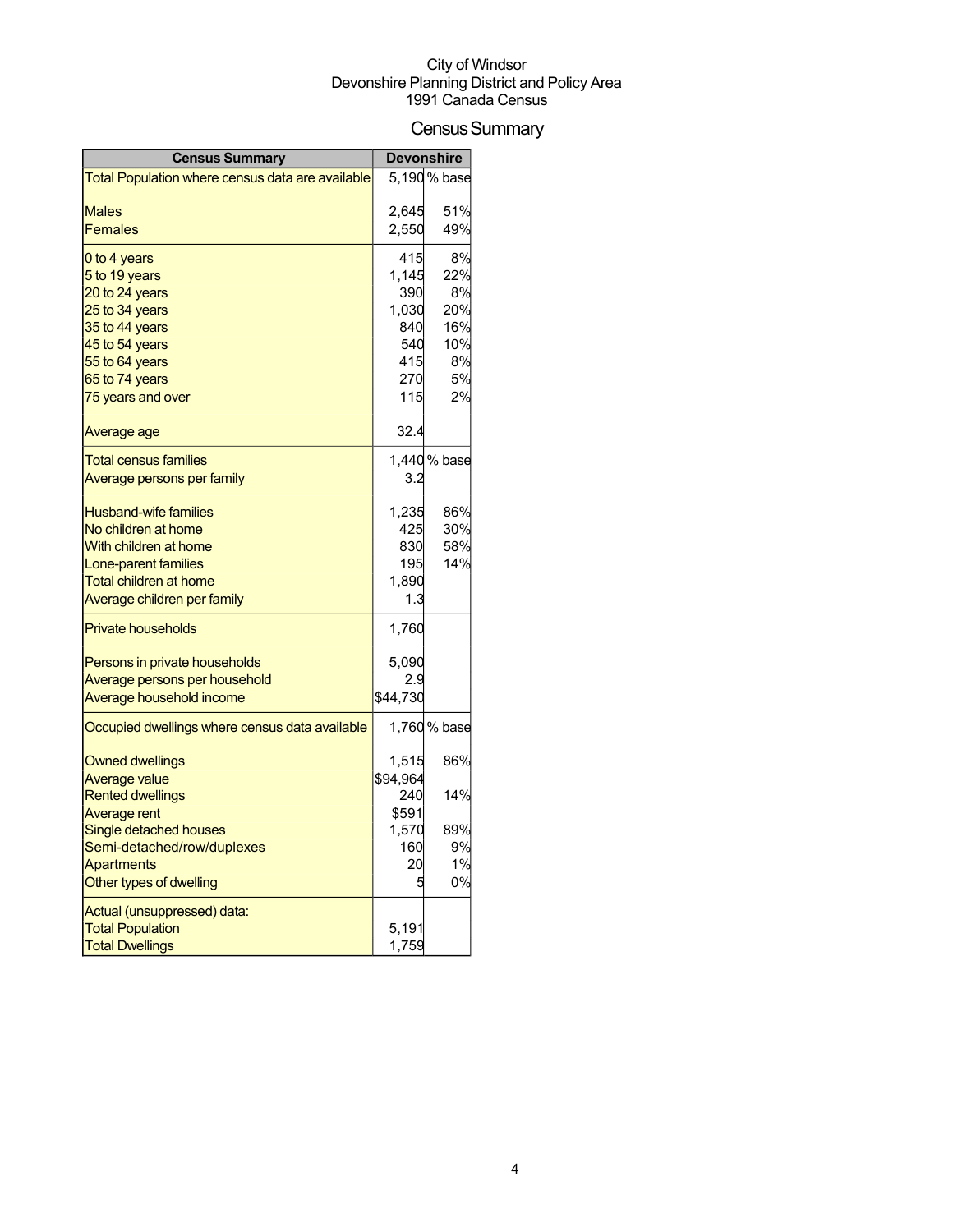## Population By Age

| <b>Population By Age</b>       | <b>Devonshire</b> |              |
|--------------------------------|-------------------|--------------|
| <b>Total population</b>        |                   | 5,190 % base |
| Average age of population      | 32.4              |              |
| By age:                        |                   |              |
| 0 to 4 years                   | 415               | 8%           |
| 5 to 9 years                   | 400               | 8%           |
| 10 to 14 years                 | 365               | 7%           |
| 15 to 19 years                 | 380               | 7%           |
| 20 to 24 years                 | 390               | 8%           |
| 25 to 34 years                 | 1,030             | 20%          |
| 35 to 44 years                 | 840               | 16%          |
| 45 to 54 years                 | 540               | 10%          |
| 55 to 64 years                 | 415               | 8%           |
| 65 to 74 years                 | 270               | 5%           |
| 75 years and over              | 115               | 2%           |
| By age - detailed:             |                   |              |
| 0 to 4 years                   | 415               | 8%           |
| 5 to 9 years                   | 400               | 8%           |
| 10 to 14 years                 | 365               | 7%           |
| 15 years                       | 75                | 1%           |
| 16 years                       | 70                | 1%           |
| 17 years                       | 70                | 1%           |
| 18 to 19 years                 | 165               | 3%           |
| 20 to 24 years                 | 390               | 8%           |
| 25 to 29 years                 | 510               | 10%          |
| 30 to 34 years                 | 520               | 10%          |
| 35 to 39 years                 | 460               | 9%           |
| 40 to 44 years                 | 380               | 7%           |
| 45 to 49 years                 | 295               | 6%           |
| 50 to 54 years                 | 245               | 5%           |
| 55 to 59 years                 | 215               | 4%           |
| 60 to 64 years                 | 200               | 4%           |
| 65 to 74 years                 | 270               | 5%           |
| 75 to 84 years                 | 110               | 2%           |
| 85 years and over              | 5                 | 0%           |
| 18 years and over              | 3,785             | 73%          |
| Average age, 18 years and over | 41.3              |              |
| 65 years and over              | 385               | 7%           |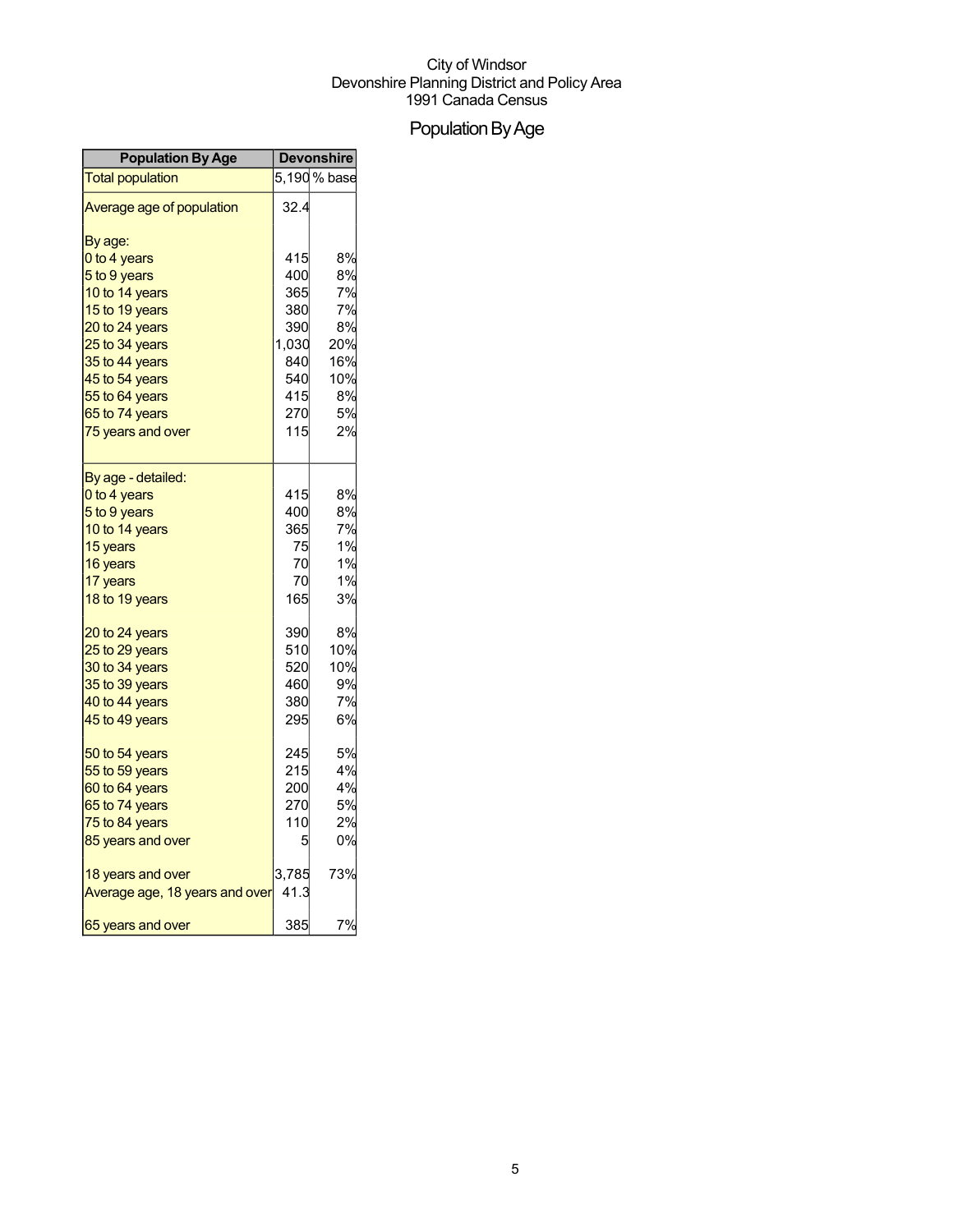## Male Population by age

| <b>Male Population by age</b>        | <b>Devonshire</b> |              |
|--------------------------------------|-------------------|--------------|
| <b>Total population</b>              |                   | 5,190 % base |
| <b>Male population</b>               | 2,645             | 51%          |
| Average age of males                 | 32.7              |              |
| By age:                              |                   |              |
| 0 to 4 years                         | 225               | 4%           |
| 5 to 9 years                         | 200               | 4%           |
| 10 to 14 years                       | 190               | 4%           |
| 15 to 19 years                       | 200               | 4%           |
| 20 to 24 years                       | 200               | 4%           |
| 25 to 34 years                       | 495               | 10%          |
| 35 to 44 years                       | 440               | 8%           |
| 45 to 54 years                       | 295               | 6%           |
| 55 to 64 years                       | 230               | 4%<br>3%     |
| 65 to 74 years                       | 130<br>50         | 1%           |
| 75 years and over                    |                   |              |
| By age - detailed:                   |                   |              |
| 0 to 4 years                         | 225               | 4%           |
| 5 to 9 years                         | 200               | 4%           |
| 10 to 14 years                       | 190               | 4%           |
| 15 years                             | 40                | 1%           |
| 16 years                             | 35                | 1%           |
| 17 years                             | 35                | $1\%$        |
| 18 to 19 years                       | 90                | 2%           |
| 20 to 24 years                       | 200               | 4%           |
| 25 to 29 years                       | 245               | 5%           |
| 30 to 34 years                       | 250               | 5%           |
| 35 to 39 years                       | 240               | 5%           |
| 40 to 44 years                       | 200               | 4%           |
| 45 to 49 years                       | 170               | 3%           |
| 50 to 54 years                       | 125               | 2%           |
| 55 to 59 years                       | 120               | 2%           |
| 60 to 64 years                       | 110               | 2%           |
| 65 to 74 years                       | 130               | 3%           |
| 75 to 84 years                       | 50                | 1%           |
| 85 years and over                    |                   | 0%           |
| 18 years and over                    | 1,920             | 37%          |
| Average age, males 18 years and over | 41.8              |              |
| 65 years and over                    | 180               | 3%           |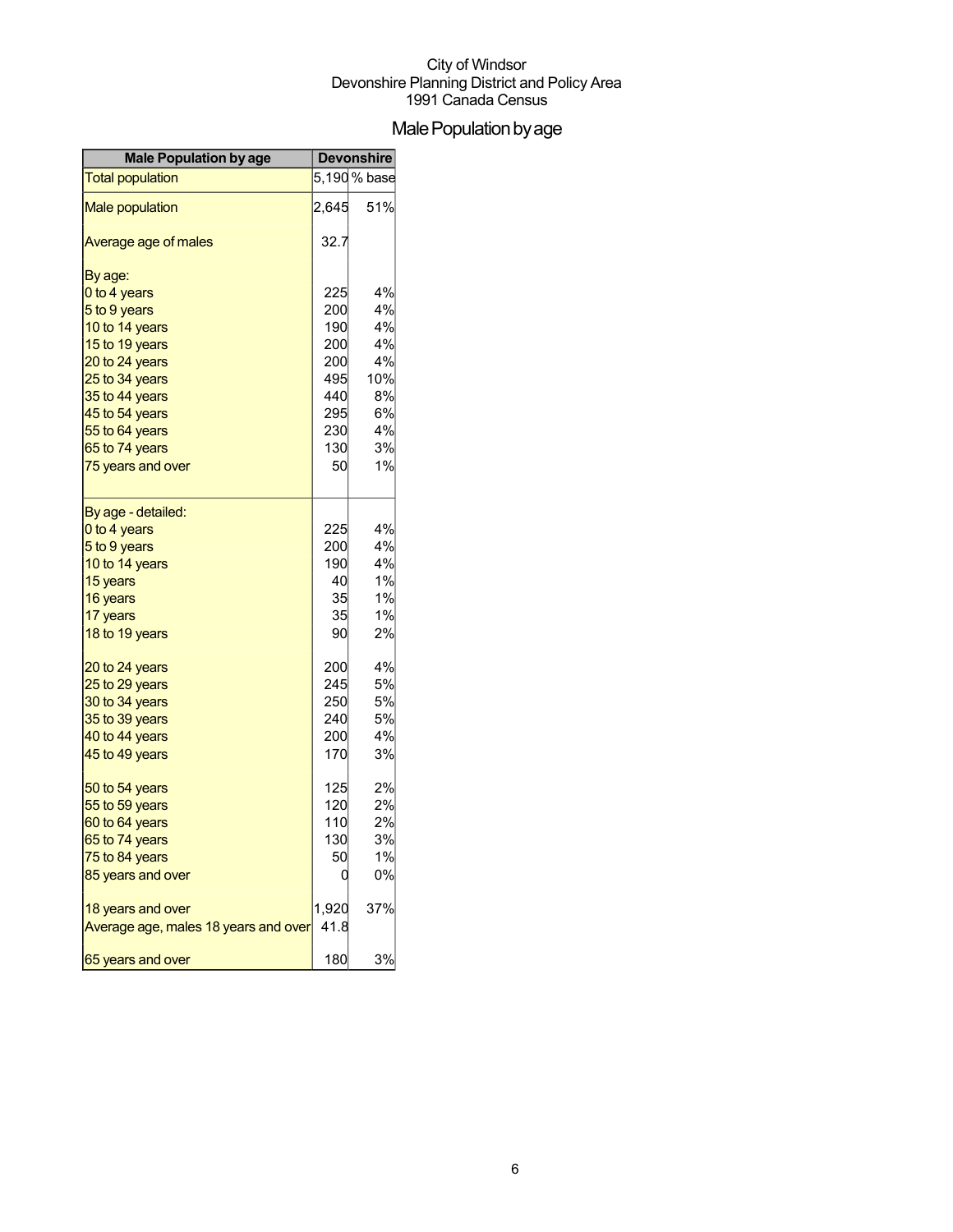## Female Population by age

| <b>Female Population by age</b>        | <b>Devonshire</b> |              |
|----------------------------------------|-------------------|--------------|
| <b>Total population</b>                |                   | 5,190 % base |
| <b>Female population</b>               | 2,550             | 49%          |
| Average age of females                 | 32.2              |              |
| By age:                                |                   |              |
| 0 to 4 years                           | 190               | 4%           |
| 5 to 9 years                           | 200               | 4%           |
| 10 to 14 years                         | 175               | 3%           |
| 15 to 19 years                         | 180               | 3%           |
| 20 to 24 years                         | 190               | 4%           |
| 25 to 34 years                         | 535               | 10%          |
| 35 to 44 years                         | 400               | 8%           |
| 45 to 54 years                         | 245               | 5%           |
| 55 to 64 years                         | 185               | 4%           |
| 65 to 74 years                         | 140               | 3%           |
| 75 years and over                      | 65                | 1%           |
| By age - detailed:                     |                   |              |
| 0 to 4 years                           | 190               | 4%           |
| 5 to 9 years                           | 200               | 4%           |
| 10 to 14 years                         | 175               | 3%           |
| 15 years                               | 35                | 1%           |
| 16 years                               | 35                | 1%           |
| 17 years                               | 35                | 1%           |
| 18 to 19 years                         | 75                | 1%           |
| 20 to 24 years                         | 190               | 4%           |
| 25 to 29 years                         | 265               | 5%           |
| 30 to 34 years                         | 270               | 5%           |
| 35 to 39 years                         | 220               | 4%           |
| 40 to 44 years                         | 180               | 3%           |
| 45 to 49 years                         | 125               | 2%           |
| 50 to 54 years                         | 120               | 2%           |
| 55 to 59 years                         | 95                | 2%           |
| 60 to 64 years                         | 90                | 2%           |
| 65 to 74 years                         | 140               | 3%           |
| 75 to 84 years                         | 60                | 1%           |
| 85 years and over                      | 5                 | 0%           |
| 18 years and over                      | 1,865             | 36%          |
| Average age, females 18 years and over | 40.8              |              |
| 65 years and over                      | 205               | 4%           |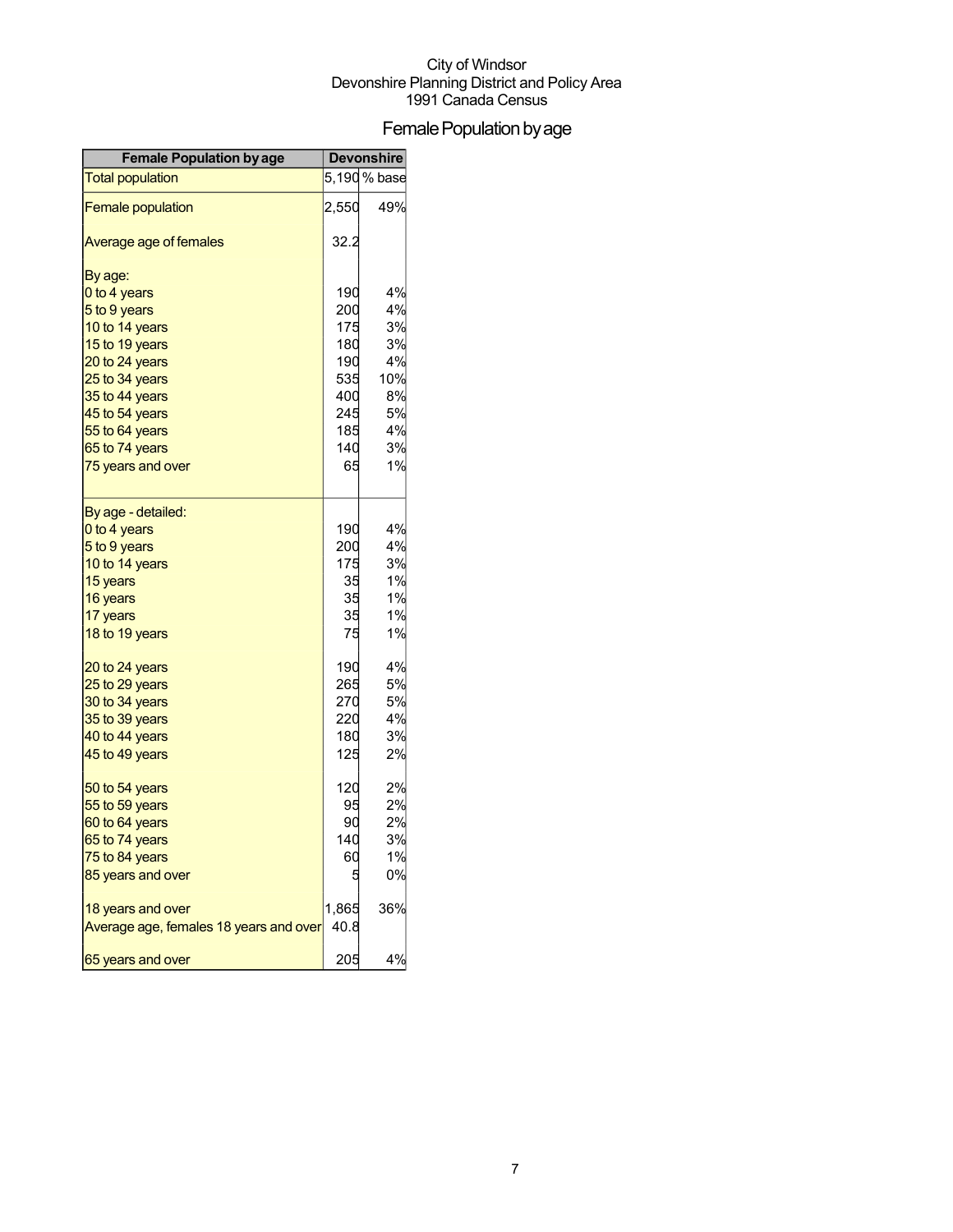## Family Structure and Children

| <b>Family Structure and Children Devonshire</b> |       |              |
|-------------------------------------------------|-------|--------------|
| <b>Total census families</b>                    |       | 1,440 % base |
| By family structure:                            |       |              |
| <b>Total husband-wife families</b>              | 1,235 | 86%          |
| With no children at home                        | 425   | 30%          |
| With children at home                           | 830   | 58%          |
| 1 child                                         | 290   | 20%          |
| 2 children                                      | 365   | 25%          |
| 3 or more children                              | 170   | 12%          |
| Families - now-married couples                  | 1,150 | 80%          |
| With no children at home                        | 380   | 26%          |
| With children at home                           | 780   | 54%          |
| 1 child                                         | 265   | 18%          |
| 2 children                                      | 345   | 24%          |
| 3 or more children                              | 165   | 11%          |
| Families - common-law couples                   | 85    | 6%           |
| With no children at home                        | 45    | 3%           |
| With children at home                           | 50    | 3%           |
| 1 child                                         | 25    | 2%           |
| 2 children                                      | 20    | 1%           |
| 3 or more children                              | 5     | 0%           |
| Lone-parent families                            | 195   | 14%          |
| Lone male parent                                | 40    | 3%           |
| 1 child at home                                 | 10    | 1%           |
| 2 children at home                              | 15    | 1%           |
| 3 or more children at home                      | 5     | 0%           |
|                                                 |       |              |
| Lone female parent                              | 145   | 10%          |
| 1 child at home                                 | 80    | 6%           |
| 2 children at home                              | 55    | 4%           |
| 3 or more children at home                      | ŗ     | 0%           |
| <b>Total children at home</b>                   |       | 1,890 % base |
| By age of children:                             |       |              |
| $0 - 5$ years                                   | 480   | 25%          |
| $6 - 14$ years                                  | 685   | 36%          |
| 15 - 17 years                                   | 210   | 11%          |
| 18 - 24 years                                   | 380   | 20%          |
| 25 years and over                               | 140   | 7%           |
| Average children per family                     | 1.3   |              |
|                                                 |       |              |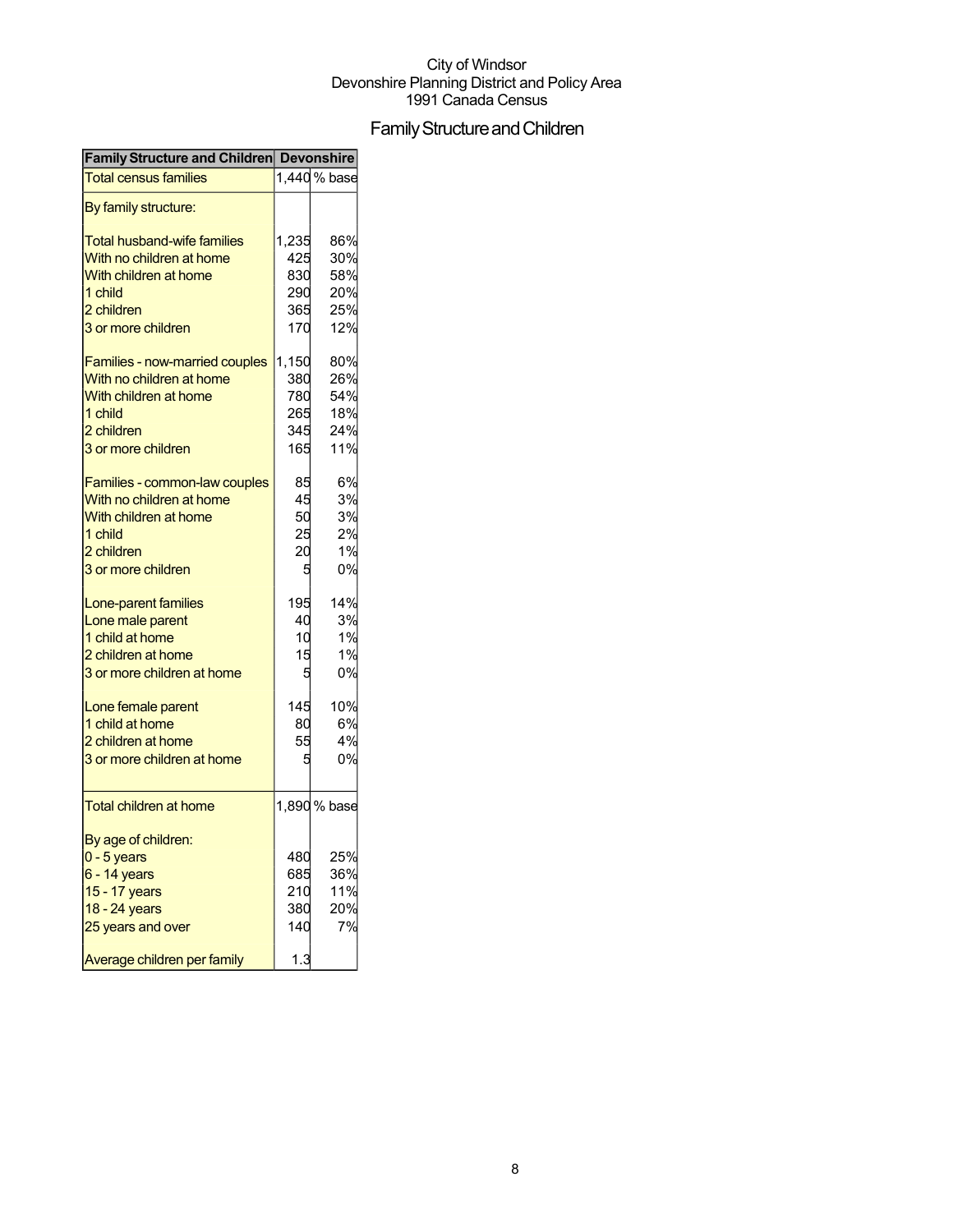## Households and Marital Status

| <b>Households and Marital Status</b>                     |       | <b>Devonshire</b> |
|----------------------------------------------------------|-------|-------------------|
| <b>Private households</b>                                |       | 1,760 % base      |
|                                                          |       |                   |
| By size of household:                                    |       |                   |
| 1 person                                                 | 270   | 15%               |
| 2 persons                                                | 510   | 29%               |
| 3 persons                                                | 365   | 21%               |
| 4 - 5 persons                                            | 550   | 31%               |
| 6 or more persons                                        | 55    | 3%                |
|                                                          |       |                   |
| By number of census families:                            |       | 19%               |
| Non-family households                                    | 335   | 81%               |
| <b>Family households</b>                                 | 1,420 | 80%               |
| 1 census family                                          | 1,410 | 1%                |
| 2 or more census families                                | 10    |                   |
| Persons in private households                            | 5,090 |                   |
| Average persons per household                            | 2.9   |                   |
| Census families in private                               |       | 1,440 % base      |
| households                                               |       |                   |
|                                                          |       |                   |
| By size of census family:                                |       |                   |
| 2 persons                                                | 515   | 36%               |
| 3 persons                                                | 350   | 24%               |
| 4 persons                                                | 380   | 26%               |
| 5 or more persons                                        | 170   | 12%               |
| <b>Total population</b>                                  |       | 5,190 % base      |
| By marital status, for persons 15 years of age and over: |       |                   |
| Single (never married)                                   | 1,035 | 20%               |
| <b>Married</b>                                           | 2,385 | 46%               |
| Widowed                                                  | 170   | 3%                |
| <b>Divorced</b>                                          | 275   | 5%                |
| Separated                                                | 130   | 3%                |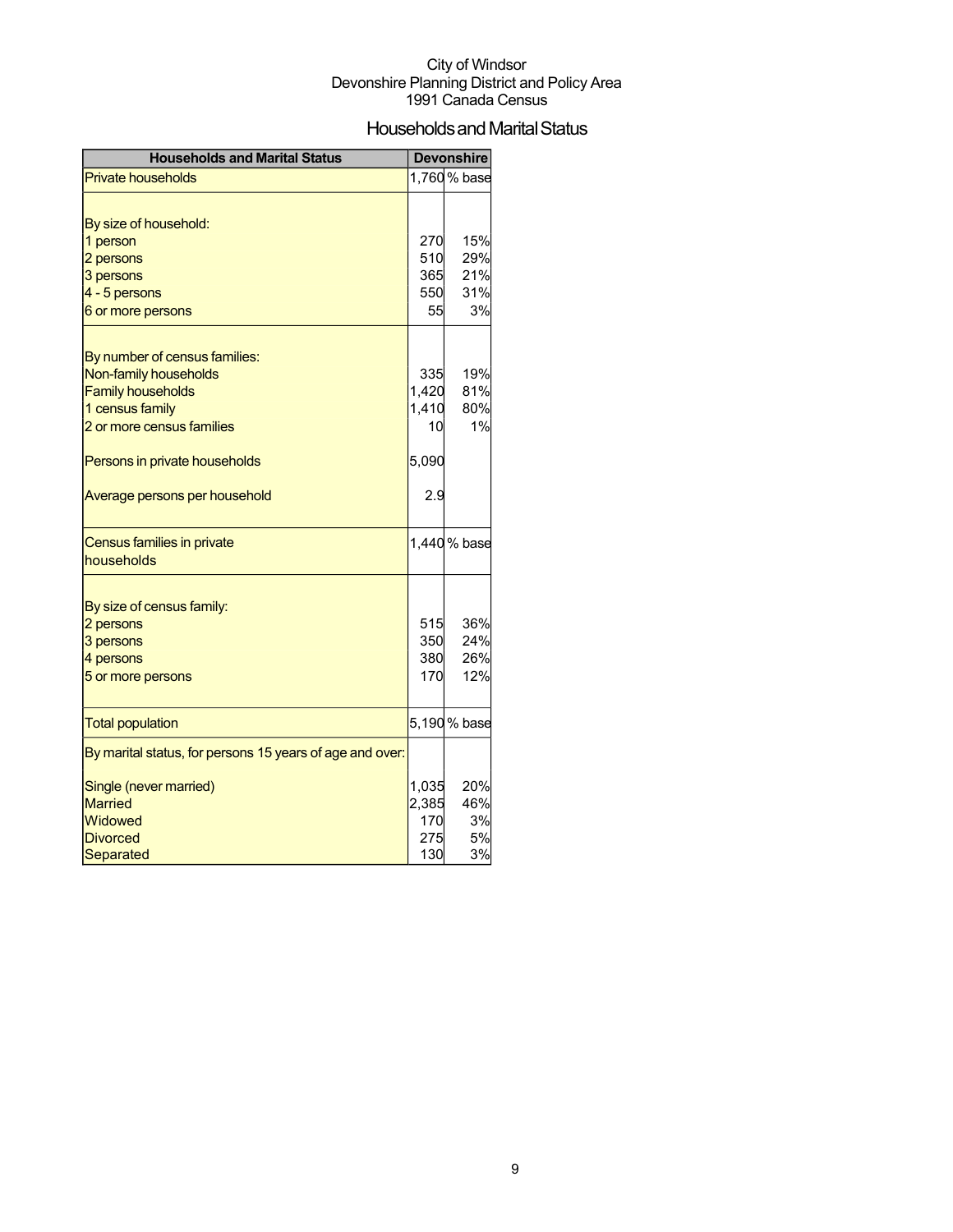## Family Status and Family Size

| <b>Family Status and Family Size</b>                                                                                                                                  |                                          | <b>Devonshire</b>              |
|-----------------------------------------------------------------------------------------------------------------------------------------------------------------------|------------------------------------------|--------------------------------|
| Persons in private households                                                                                                                                         |                                          | 5,125 % base                   |
| By living arrangements:<br>Number of non-family persons<br><b>Living with relatives</b><br>Living with non-relatives only<br>Living alone                             | 530<br>130<br>130<br>270                 | 10%<br>3%<br>3%<br>5%          |
| Number of family persons                                                                                                                                              | 4,590                                    | 90%                            |
| Average persons per family                                                                                                                                            | 3.2                                      |                                |
| Persons 65+ years in househlds                                                                                                                                        |                                          | 395 % base                     |
| By living arrangements:<br>Number of non-family persons<br><b>Living with relatives</b><br>Living with non-relatives only<br>Living alone<br>Number of family persons | 130<br>40<br>10<br>90<br>260             | 33%<br>10%<br>3%<br>23%<br>66% |
| Economic families in househlds                                                                                                                                        |                                          | 1,455 % base                   |
| By size of economic family:<br>2 persons<br>3 persons<br>4 persons<br>5 or more persons<br>Persons in economic families<br>Average persons per economic family        | 500<br>370<br>385<br>215<br>4,710<br>3.2 | 34%<br>25%<br>26%<br>15%       |
| <b>Total unattached individuals</b>                                                                                                                                   | 395                                      |                                |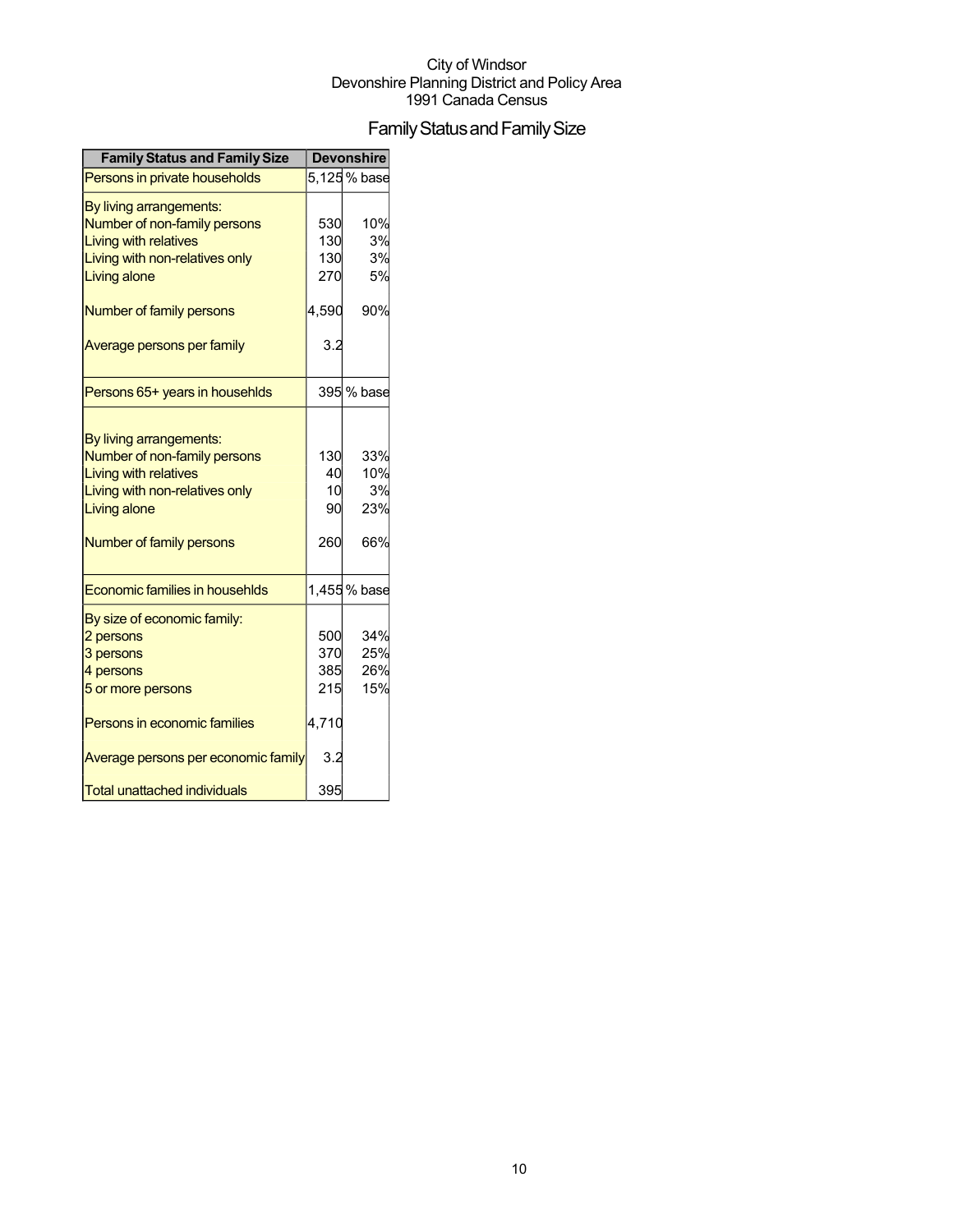## Dwellings

| Dwellings                      | <b>Devonshire</b> |              |
|--------------------------------|-------------------|--------------|
| <b>Occupied dwellings</b>      |                   | 1,760 % base |
| By tenure:                     |                   |              |
| Rented                         | 240               | 14%          |
| Owned                          | 1,515             | 86%          |
| <b>Band housing</b>            | 0                 | 0%           |
| By dwelling type:              |                   |              |
| Single-detached house          | 1,570             | 89%          |
| Semi-detached house            | 140               | 8%           |
| <b>Row house</b>               | 0                 | 0%           |
| Apartment, detached duplex     | 20                | 1%           |
| Apartment less than 5 storey   | 20                | 1%           |
| Apartment 5 or more storeys    | 0                 | 0%           |
| Other single attached house    | 5                 | 0%           |
| <b>Movable dwelling</b>        | 0                 | 0%           |
| Average rooms per dwelling     | 6.5               |              |
| Average bedrooms per dwelling  | 2.7               |              |
| Average persons per room       | 0.4               |              |
| By period of construction      |                   |              |
| Before 1946                    | 305               | 17%          |
| 1946 - 1960                    | 600               | 34%          |
| 1961 - 1970                    | 200               | 11%          |
| 1971 - 1980                    | 310               | 18%          |
| 1981 - 1985                    | 65                | 4%           |
| 1986 - 1991                    | 235               | 13%          |
| <b>Condition of dwelling:</b>  |                   |              |
| Regular maintenance            | 1,185             | 67%          |
| Minor repairs needed           | 415               | 24%          |
| Major repairs needed           | 170               | 10%          |
| Owner one-family households    |                   | 1,145 % base |
| Average value of dwellings     | \$94,964          |              |
| Owner expenses:                |                   |              |
| Average major monthly payments | \$659             |              |
| Payments > 30% of income       | 200               | 17%          |
| Tenant one-family households   |                   | 200 % base   |
| Tenant expenses:               |                   |              |
| Average gross monthly rent     | \$591             |              |
| Rent > 30% of income           | 65                | 33%          |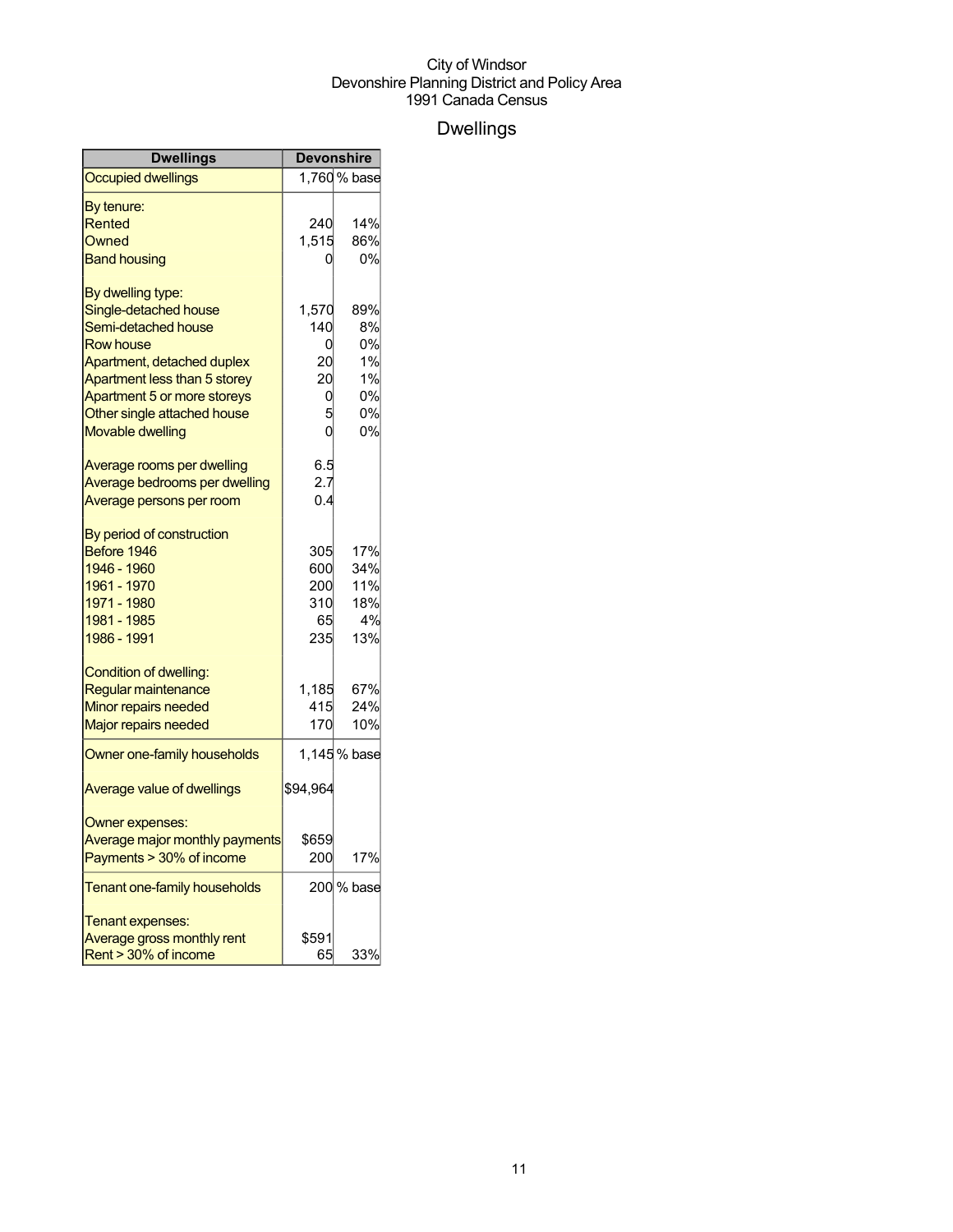## Language - Mother tongue

| Language - Mother tongue            | <b>Devonshire</b> |              |
|-------------------------------------|-------------------|--------------|
| <b>Total responses</b>              |                   | 5,200 % base |
|                                     |                   |              |
| <b>Total single responses</b>       | 5,010             | 96%          |
| <b>Total official languages</b>     | 4,335             | 83%          |
| <b>English</b>                      | 4,155             | 80%          |
| French                              | 180               | 3%           |
| <b>Total non-official languages</b> | 685               | 13%          |
| Arabic                              | 25                | 0%           |
| <b>Bulgarian</b>                    |                   | 0%           |
| <b>Chinese</b>                      | 25                | 0%           |
| <b>Dutch</b>                        | 5                 | 0%           |
| <b>Finnish</b>                      |                   | 0%           |
| German                              | 45                | 1%           |
| Greek                               | 20                | 0%           |
| Hungarian                           | 30                | 1%           |
| Italian                             | 275               | 5%           |
| <b>Polish</b>                       | 20                | 0%           |
| Portuguese                          | 20                | 0%           |
| Punjabi                             | 20                | 0%           |
| <b>Russian</b>                      | 0                 | 0%           |
| <b>Spanish</b>                      |                   | 0%           |
| Tagalog (Pilipino)                  | 10                | 0%           |
| Ukrainian                           | 20                | 0%           |
| Vietnamese                          |                   | 0%           |
| Major aboriginal languages          |                   | 0%           |
| Languages other than above          | 160               | 3%           |
| <b>Total multiple responses</b>     | 190               | 4%           |
| <b>English and French</b>           | 40                | 1%           |
| English and non-official language   | 130               | 3%           |
| French and non-official language    | 10                | 0%           |
| English, French and other language  |                   | 0%           |
| Non-official languages              |                   | 0%           |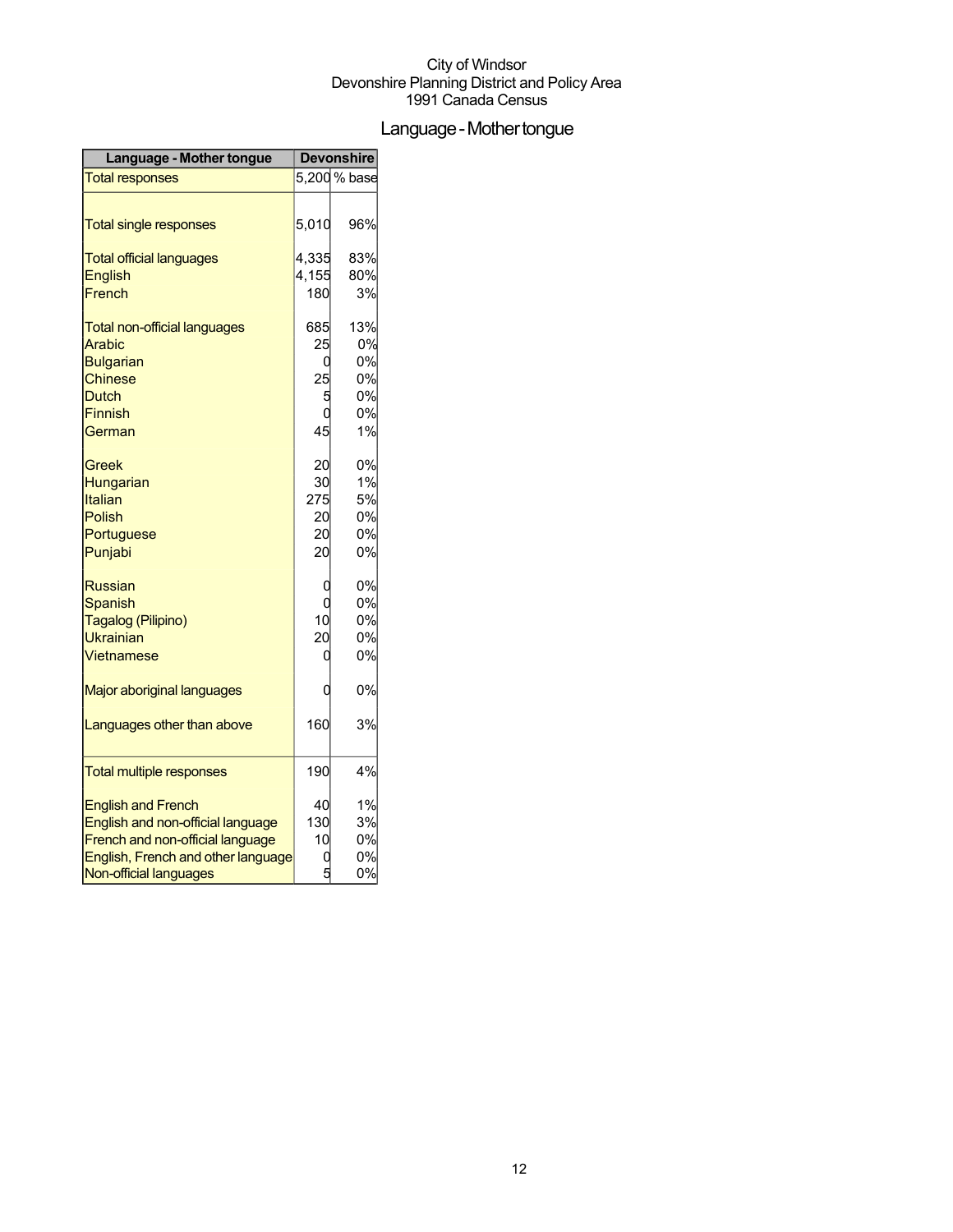## Language-Homelanguage

| Language - Home language Devonshire |             |              |
|-------------------------------------|-------------|--------------|
| <b>Total responses</b>              |             | 5,210 % base |
| <b>Total single responses</b>       | 5,130       | 98%          |
| <b>Total official languages</b>     | 4,730       | 91%          |
| English                             | 4,680       | 90%          |
| French                              | 50          | 1%           |
| <b>Total non-official languages</b> | 390         | 7%           |
| <b>Arabic</b>                       | 65          | 1%           |
| Armenian                            | С           | 0%           |
| <b>Chinese</b>                      |             | 0%           |
| <b>Creoles</b>                      | C           | 0%           |
| Croatian                            | 15          | 0%           |
| <b>Dutch</b>                        | C           | 0%           |
| German                              | C           | 0%           |
| Greek                               | 15          | 0%           |
| Gujarati                            | C           | 0%           |
| Hungarian                           | 15          | 0%           |
| Hindi                               | 10          | 0%           |
| Italian                             | 195         | 4%           |
| Japanese                            | C           | 0%           |
| Khmer (Cambodian)                   |             | 0%           |
| Korean                              | c<br>C<br>C | 0%           |
| Portuguese                          |             | 0%           |
| Persian (Farsi)                     | C           | 0%           |
| <b>Polish</b>                       | 10          | 0%           |
| Punjabi                             |             | 0%           |
| Romanian                            |             | 0%           |
| <b>Russian</b>                      | 25          | 0%           |
| Spanish                             | C           | 0%           |
| Tagalog (Pilipino)                  | 15          | 0%           |
| Tamil                               | C           | 0%           |
| <b>Ukrainian</b>                    |             | 0%           |
| Urdu                                |             | 0%           |
| Vietnamese                          |             | 0%           |
| Major aboriginal languages          |             | 0%           |
| Languages other than above          | 10          | 0%           |
| <b>Total multiple responses</b>     | 80          | 2%           |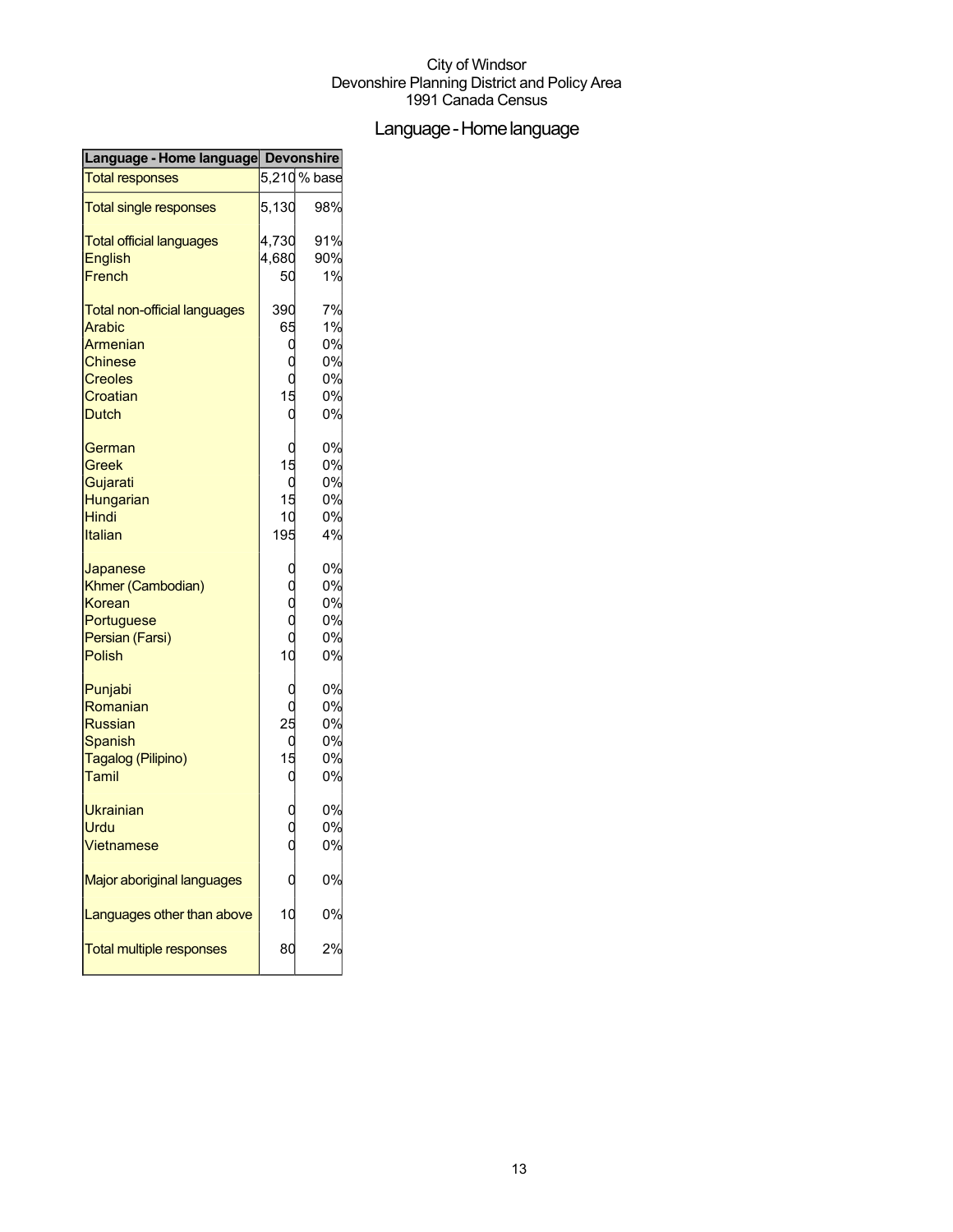## Language - Knowledge of

| Language - Knowledge of Devonshire |              |     |
|------------------------------------|--------------|-----|
| <b>Total population</b>            | 5,190 % base |     |
| Official languages:                |              |     |
| <b>English only</b>                | 4,775        | 92% |
| <b>French only</b>                 | 10           | 0%  |
| <b>Both English and French</b>     | 415          | 8%  |
| Neither English nor French         |              | 0%  |
| Non-official languages:            |              |     |
| Armenian                           |              | 0%  |
| Arabic                             | 60           | 1%  |
| <b>Chinese</b>                     | C            | 0%  |
| Cree                               | O            | 0%  |
| <b>Creoles</b>                     |              | 0%  |
| Croatian                           | 20           | 0%  |
| <b>Dutch</b>                       | 20           | 0%  |
| <b>Finnish</b>                     | C            | 0%  |
| German                             | 10           | 0%  |
| Greek                              | 30           | 1%  |
| Gujarati                           | 10           | 0%  |
| <b>Hebrew</b>                      | 0            | 0%  |
| <b>Hindi</b>                       | 55           | 1%  |
| Hungarian                          | 25           | 0%  |
| Italian                            | 375          | 7%  |
| Japanese                           | C            | 0%  |
| Korean                             | Ċ            | 0%  |
| Persian (Farsi)                    | በ            | 0%  |
| Polish                             | 45           | 1%  |
| Portuguese                         | 50           | 1%  |
| Punjabi                            | 40           | 1%  |
| Romanian                           | 0            | 0%  |
| <b>Russian</b>                     | 25           | 0%  |
| Spanish                            | 10           | 0%  |
| Tagalog (Pilipino)                 | 20           | 0%  |
| Tamil                              | 0            | 0%  |
| Ukrainian                          | 30           | 1%  |
| Urdu                               | 0            | 0%  |
| Vietnamese                         |              | 0%  |
| Yiddish                            | Ċ            | 0%  |
|                                    |              |     |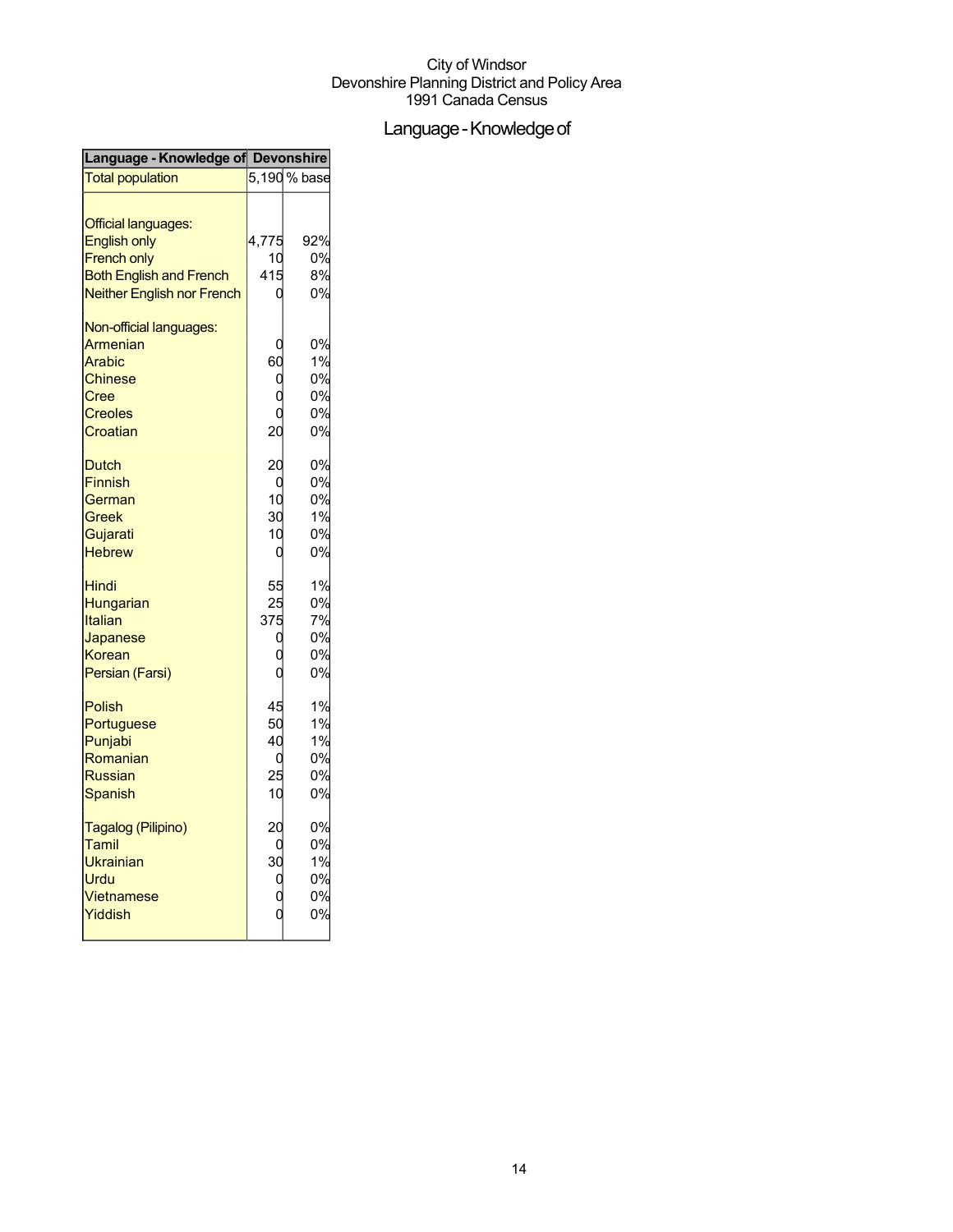## Religion

| Religion                    | <b>Devonshire</b> |              |
|-----------------------------|-------------------|--------------|
| <b>Total population</b>     |                   | 5,190 % base |
|                             |                   |              |
| Catholic                    | 2,885             | 56%          |
| <b>Roman Catholic</b>       | 2,890             | 56%          |
| <b>Ukrainian Catholic</b>   | 10                | 0%           |
| Protestant                  | 1,650             | 32%          |
| <b>United Church</b>        | 535               | 10%          |
| Anglican                    | 400               | 8%           |
| <b>Baptist</b>              | 120               | 2%           |
| Presbyterian                | 120               | 2%           |
| Lutheran                    | 70                | 1%           |
| Pentecostal                 | 65                | 1%           |
| <b>Mennonite</b>            | 0                 | 0%           |
| <b>Jehovah's Witnesses</b>  | 60                | 1%           |
| <b>Reformed Bodies</b>      | 0                 | 0%           |
| <b>Salvation Army</b>       | $\Omega$          | 0%           |
| Latter-day Saints (Mormons) | 10                | 0%           |
| <b>Other Protestant</b>     | 250               | 5%           |
| <b>Other Religions</b>      | 290               | 6%           |
| <b>Eastern Orthodox</b>     | 130               | 3%           |
| Jewish                      | 25                | 0%           |
| Islam                       | 15                | 0%           |
| <b>Buddhist</b>             | 0                 | 0%           |
| Hindu                       | 30                | 1%           |
| Sikh                        | 30                | 1%           |
| Other                       | 35                | 1%           |
| No religious affiliation    | 370               | 7%           |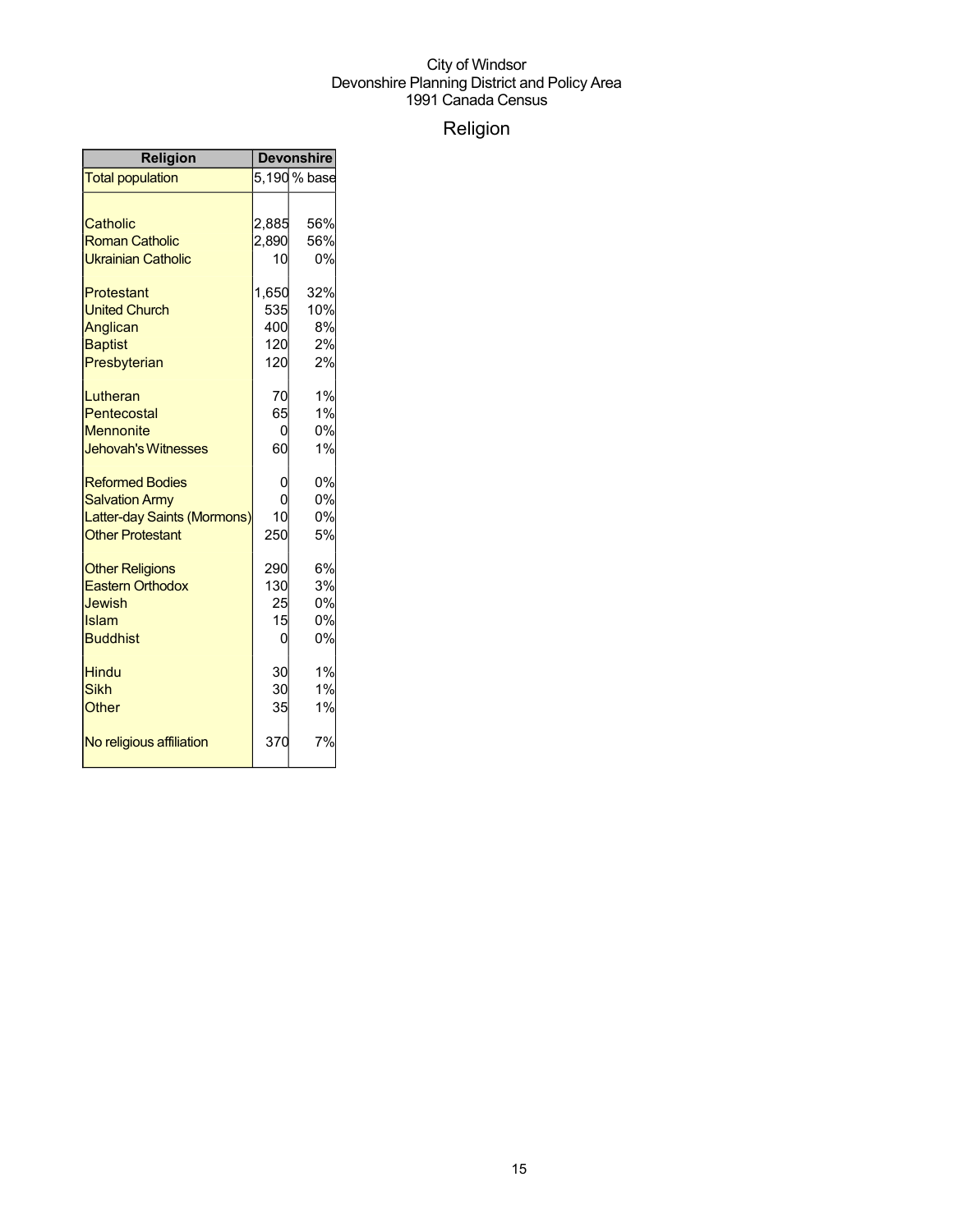## EthnicOrigin

| <b>Ethnic Origin</b>         | <b>Devonshire</b> |              |
|------------------------------|-------------------|--------------|
| <b>Total population</b>      |                   | 5,190 % base |
| <b>Total single origins</b>  | 3,010             | 58%          |
| <b>Aboriginal origins</b>    | ი                 | 0%           |
| <b>Black origins</b>         | 10                | 0%           |
| <b>British</b>               | 1,130             | 22%          |
| <b>English</b>               | 855               | 16%          |
| Scottish                     | 125               | 2%           |
| Irish                        | 120               | 2%           |
| <b>Other British</b>         | 15                | 0%           |
| Canadian                     | 110               | 2%           |
| <b>Chinese</b>               | 0                 | 0%           |
| Croatian                     | 20                | 0%           |
| Danish                       | 0                 | 0%           |
| Dutch (Netherlands)          | 30                | 1%           |
| East Indian, n.i.e.          | 125               | 2%           |
| Filipino                     | 15                | 0%           |
| Finnish                      | 10                | 0%           |
| French                       | 565               | 11%          |
| German                       | 75                | 1%           |
| Greek                        | 35                | 1%           |
| Hungarian (Magyar)           | 30                | 1%           |
| Italian                      | 460               | 9%           |
| Japanese                     | 0                 | 0%           |
| Jewish                       | 25                | 0%           |
| Korean                       | 0                 | 0%           |
| Lebanese                     | 95                | 2%           |
| Norwegian                    | 0                 | 0%           |
| <b>Polish</b>                | 55                | 1%           |
| Portuguese                   | 35                | 1%           |
| Spanish                      | 0                 | 0%           |
| Swedish                      | 0                 | 0%           |
| Ukrainian                    | 70                | 1%           |
| Vietnamese                   | 0                 | 0%           |
| Yugoslav, n.i.e.             | 20                | 0%           |
| Other single origins         | 85                | 2%           |
| Total multiple origins 2,195 |                   | 42%          |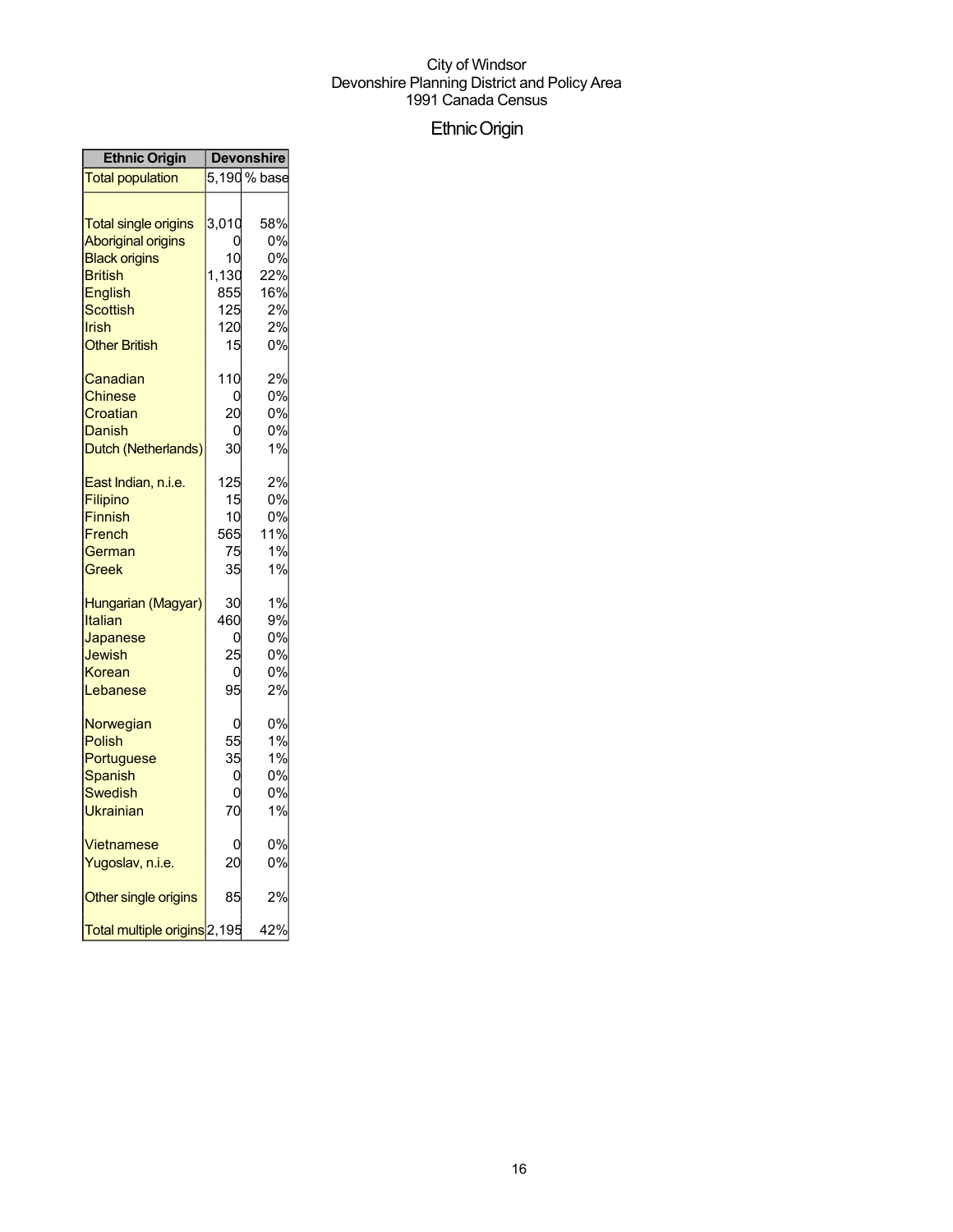## Citizenship and Immigration

| Citizenship and Immigration Devonshire   |       |              |
|------------------------------------------|-------|--------------|
| <b>Total population</b>                  |       | 5.190 % base |
|                                          |       | 94%          |
| <b>Canadian citizens</b>                 | 4,900 |              |
| <b>Citizens other than Canadian</b>      | 300   | 6%           |
|                                          |       |              |
| Immigration:<br>Non-immigrant population | 4,300 | 83%          |
| Born in province of residence            | 4,010 | 77%          |
|                                          |       |              |
| Immigrant population                     | 900   | 17%          |
| <b>United States of America</b>          | 100   | 2%           |
| <b>Central and South America</b>         | 10    | 0%           |
| <b>Caribbean and Bermuda</b>             |       | 0%           |
| <b>United Kingdom</b>                    | 205   | 4%           |
| <b>Other Europe</b>                      | 455   | 9%           |
| Africa                                   |       | 0%           |
| India                                    | 55    | 1%           |
| <b>Other Asia</b>                        | 75    | 1%           |
| Oceania & Other                          | ſ     | 0%           |
| Non-permanent residents                  | 20    | 0%           |
| <b>Total immigrant population</b>        |       | 905 % base   |
| Period of immigration:                   |       |              |
| Before 1961                              | 360   | 40%          |
| 1961-1970                                | 195   | 22%          |
| 1971-1980                                | 195   | 22%          |
| 1981-1991                                | 130   | 14%          |
| 1981-1987                                | 50    | 6%           |
| 1988-1991                                | 65    | 7%           |
| Age at immigration:                      |       |              |
| $0 - 4$ years                            | 125   | 14%          |
| 5 - 19 years                             | 255   | 28%          |
| 20 years and over                        | 535   | 59%          |
|                                          |       |              |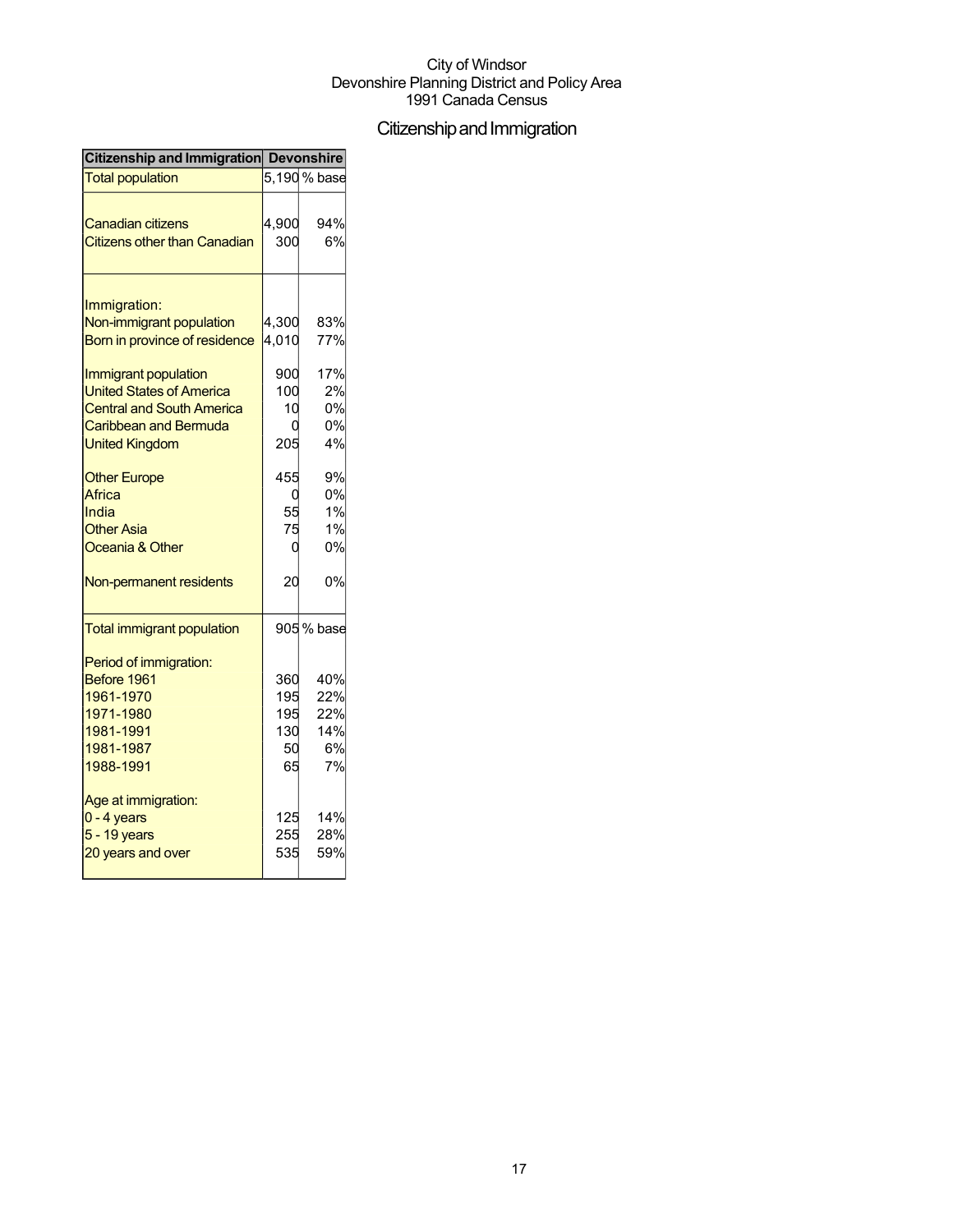## Mobility

| <b>Mobility</b>                                                                                                               | <b>Devonshire</b>                         |                                     |
|-------------------------------------------------------------------------------------------------------------------------------|-------------------------------------------|-------------------------------------|
| One-year mobility status:                                                                                                     |                                           |                                     |
| Population 1 year and over                                                                                                    |                                           | 5,070 % base                        |
| Non-movers                                                                                                                    | 4,420                                     | 87%                                 |
| <b>Movers</b><br><b>Intraprovincial movers</b><br><b>Interprovincial migrants</b><br><b>External migrants</b>                 | 650<br>590<br>25<br>15                    | 13%<br>12%<br>0%<br>0%              |
| Five-year mobility status:                                                                                                    |                                           |                                     |
| Population 5 years and over 4,740 % base                                                                                      |                                           |                                     |
| Non-movers                                                                                                                    | 2,535                                     | 53%                                 |
| <b>Movers</b><br>Non-migrants<br><b>Migrants</b><br>Internal migrants<br>Intraprovincial migrants<br>Interprovincial migrants | 2,200<br>1,685<br>510<br>420<br>415<br>10 | 46%<br>36%<br>11%<br>9%<br>9%<br>0% |
| <b>External migrants</b>                                                                                                      | 90                                        | 2%                                  |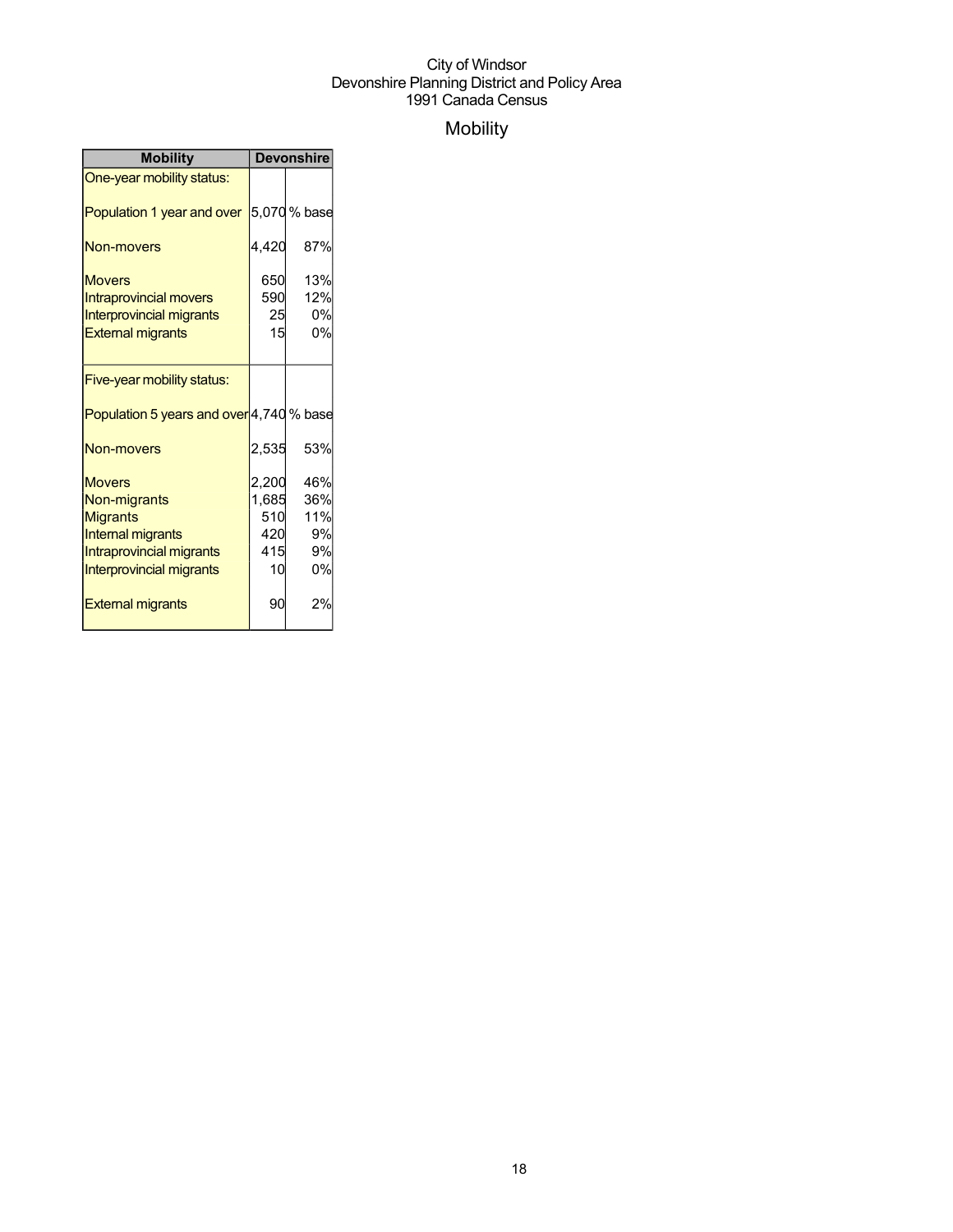## School attendance and Education level

| <b>School attendance and Education level</b>          |       | <b>Devonshire</b> |
|-------------------------------------------------------|-------|-------------------|
| Population 15 to 24 years                             |       | 765 % base        |
| By school attendance:                                 |       |                   |
| Not attending school                                  | 225   | 29%               |
| <b>Attending school full time</b>                     | 470   | 61%               |
| Attending school part time                            | 70    | 9%                |
| Population over 15 years                              |       | 4,010 % base      |
| By highest level of schooling:                        |       |                   |
| Less than grade 9                                     | 425   | 11%               |
| Grades 9 to 13                                        | 1,785 | 45%               |
| No secondary certificate                              | 1,030 | 26%               |
| With secondary certificate                            | 755   | 19%               |
| Trades certificate or diploma                         | 240   | 6%                |
| Other non-university                                  | 965   | 24%               |
| <b>Without certificate</b>                            | 230   | 6%                |
| With certificate                                      | 735   | 18%               |
| University - without degree                           | 360   | 9%                |
| <b>Without certificate</b>                            | 205   | 5%                |
| <b>With certificate</b>                               | 140   | 3%                |
| University - with degree                              | 225   | 6%                |
| Total with postsecondary qualifications               |       | 1,340 % base      |
| Educational, recreational and counselling services    | 110   | 8%                |
| <b>Fine and applied arts</b>                          | 120   | 9%                |
| <b>Humanities and related</b>                         | 45    | 3%                |
| Social sciences and related                           | 75    | 6%                |
| Commerce, management and business administration      | 265   | 20%               |
| Agricultural and biological sciences and technologies | 40    | 3%                |
| Engineering & applied sciences                        | 20    | 1%                |
| Engineering & applied science technologies and trades | 540   | 40%               |
| Health professions, sciences and technologies         | 110   | 8%                |
| Mathematics and physical sciences                     | 10    | 1%                |
| None and all other                                    | 0     | 0%                |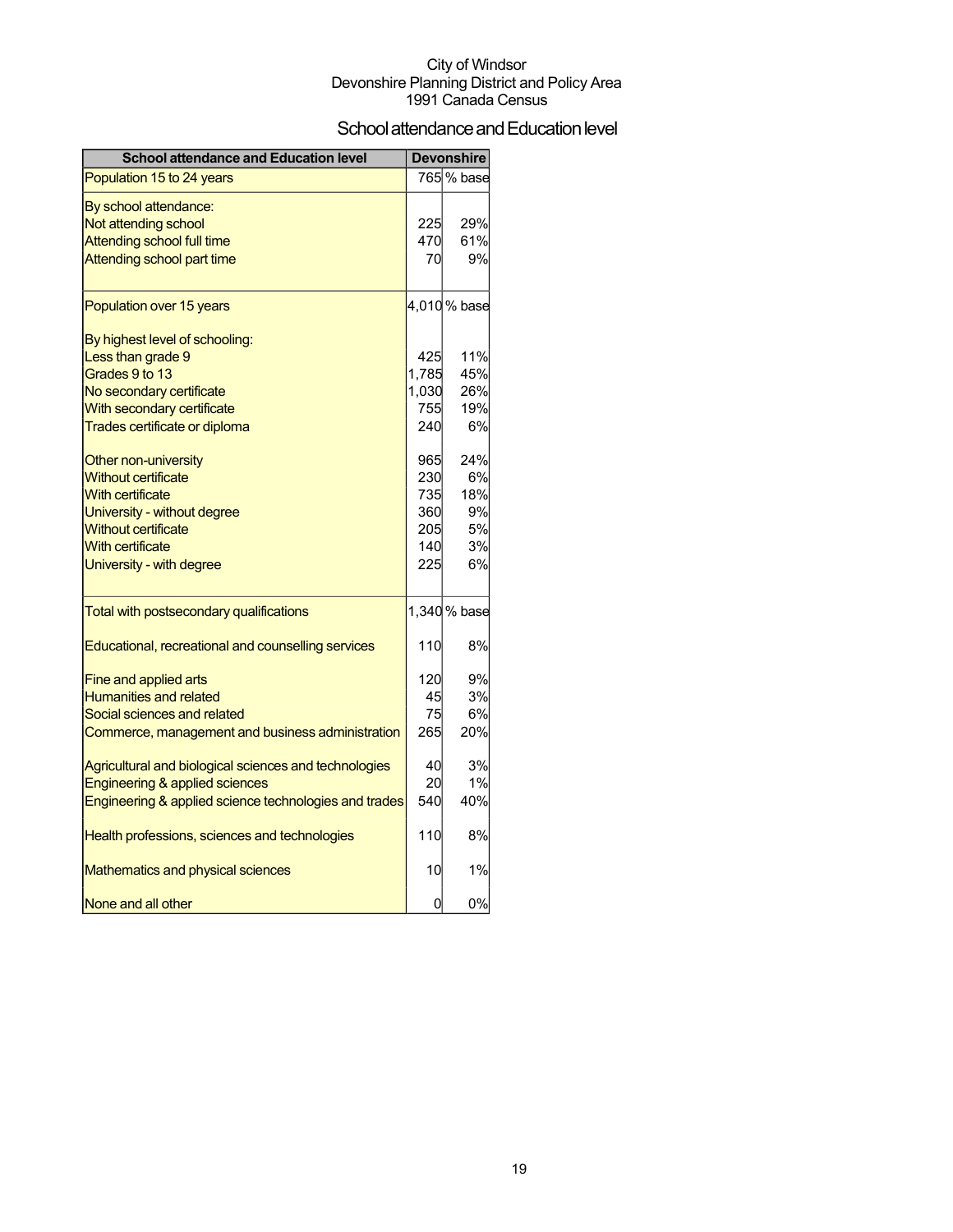## Post-secondary Education by sex

| <b>Post-secondary Education by sex</b>                |     | <b>Devonshire</b> |
|-------------------------------------------------------|-----|-------------------|
| Males with postsecondary qualifications               |     | 730 % base        |
|                                                       |     |                   |
| Educational, recreational and counselling services    | 25  | 3%                |
| Fine and applied arts                                 | 10  | 1%                |
| <b>Humanities and related</b>                         | 35  | 5%                |
| Social sciences and related                           | 30  | 4%                |
| Commerce, management and business administration      | 75  | 10%               |
| Agricultural and biological sciences and technologies | 10  | 1%                |
| Engineering & applied sciences                        | 20  | 3%                |
| Engineering & applied science technologies and trades | 500 | 68%               |
| Health professions, sciences and technologies         | 20  | 3%                |
| Mathematics and physical sciences                     | 10  | 1%                |
| None and all other                                    | 0   | 0%                |
| Females with postsecondary qualifications             |     | 610 % base        |
| Educational, recreational and counselling services    | 85  | 14%               |
| Fine and applied arts                                 | 110 | 18%               |
| <b>Humanities and related</b>                         | 10  | 2%                |
| Social sciences and related                           | 45  | 7%                |
| Commerce, management and business administration      | 190 | 31%               |
| Agricultural and biological sciences and technologies | 30  | 5%                |
| Engineering & applied sciences                        | 0   | 0%                |
| Engineering & applied science technologies and trades | 40  | 7%                |
| Health professions, sciences and technologies         | 90  | 15%               |
| Mathematics and physical sciences                     | O   | 0%                |
| None and all other                                    | 0   | 0%                |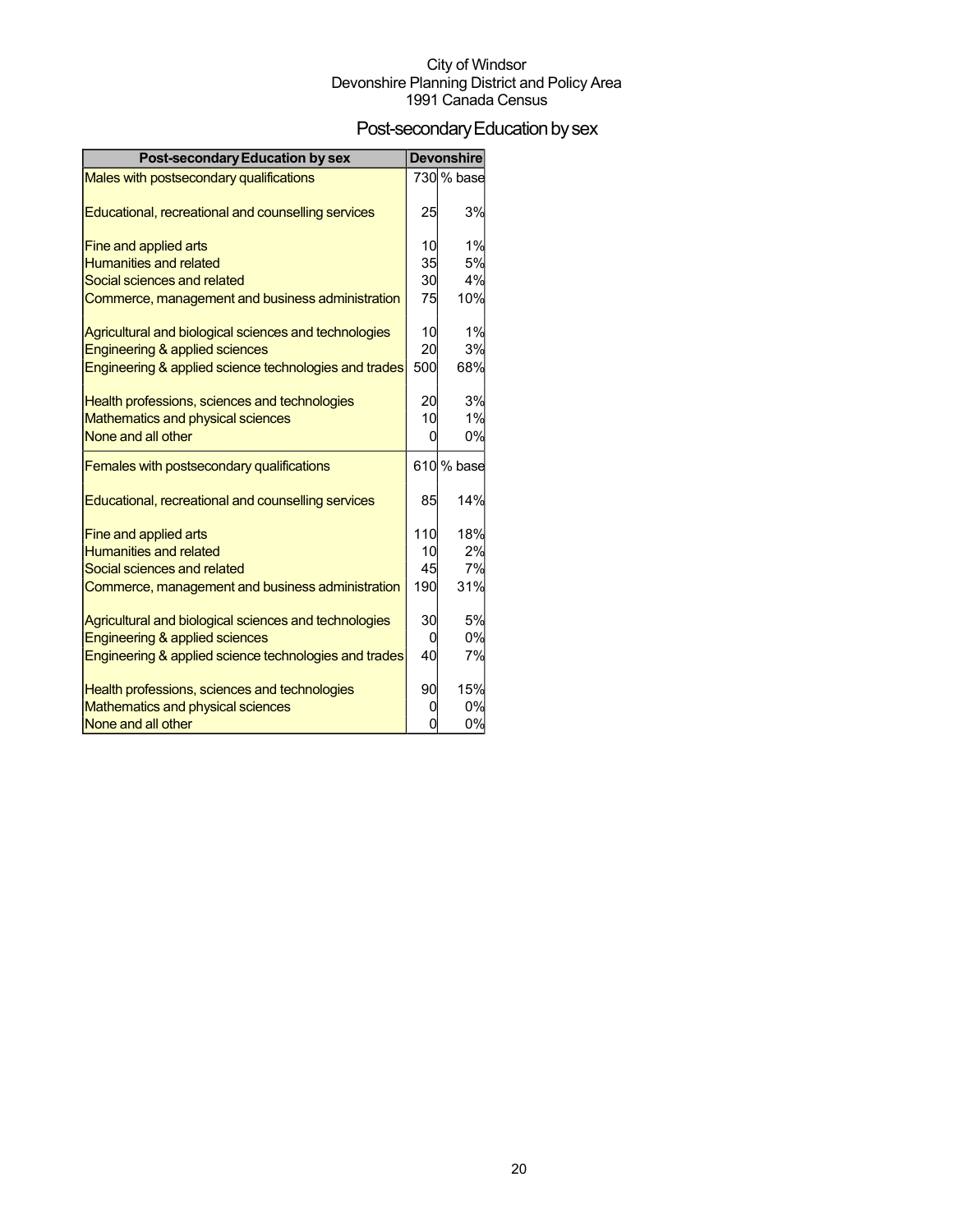## Labour Force

| <b>Labour Force</b>                  | <b>Devonshire</b> |            |  |
|--------------------------------------|-------------------|------------|--|
| Total 15 years and over 4,015 % base |                   |            |  |
| In labour force                      | 2,815             | 70%        |  |
| Employed                             | 2,450             | 61%        |  |
| <b>Unemployed</b>                    | 365               | 9%         |  |
| Not in the labour force              | 1,205             | 30%        |  |
| Unemployment rate                    | 13%               |            |  |
| <b>Participation rate</b>            | 70%               |            |  |
| Total 15-24 years                    |                   | 775 % base |  |
| In labour force                      | 530               | 68%        |  |
| Employed                             | 415               | 54%        |  |
| <b>Unemployed</b>                    | 100               | 13%        |  |
| Not in the labour force              | 245               | 32%        |  |
| Unemployment rate                    | 19%               |            |  |
| <b>Participation rate</b>            | 68%               |            |  |
| Total 25 years and over 3,235 % base |                   |            |  |
| In labour force                      | 2,290             | 71%        |  |
| Employed                             | 2,020             | 62%        |  |
| <b>Unemployed</b>                    | 265               | 8%         |  |
| Not in the labour force              | 945               | 29%        |  |
| Unemployment rate                    | 12%               |            |  |
| <b>Participation rate</b>            | 71%               |            |  |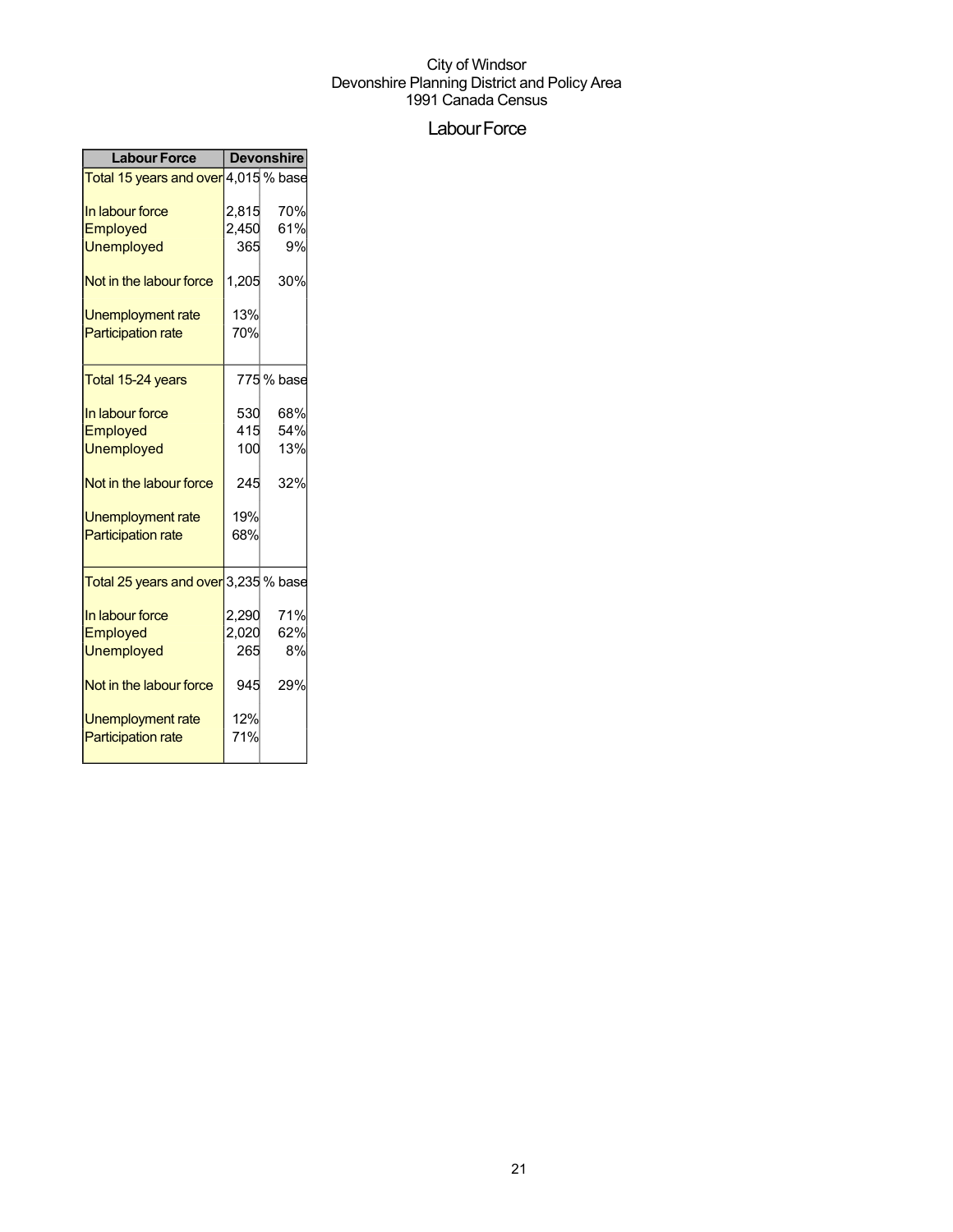## Labour Force - Males

| Labour Force - Males   Devonshire    |       |            |
|--------------------------------------|-------|------------|
| Males 15 years and over 2,035 % base |       |            |
| In labour force                      | 1,580 | 78%        |
| Employed                             | 1,390 | 68%        |
| <b>Unemployed</b>                    | 180   | 9%         |
| Not in the labour force              | 445   | 22%        |
| Unemployment rate                    | 11%   |            |
| <b>Participation rate</b>            | 78%   |            |
| Males 15-24 years                    |       | 400 % base |
| In labour force                      | 270   | 68%        |
| Employed                             | 225   | 56%        |
| <b>Unemployed</b>                    | 50    | 13%        |
| Not in the labour force              | 130   | 33%        |
| Unemployment rate                    | 19%   |            |
| <b>Participation rate</b>            | 68%   |            |
| Males 25 years and over 1,640 % base |       |            |
| In labour force                      | 1,320 | 80%        |
| Employed                             | 1,170 | 71%        |
| <b>Unemployed</b>                    | 140   | 9%         |
| Not in the labour force              | 320   | 20%        |
| Unemployment rate                    | 11%   |            |
| <b>Participation rate</b>            | 80%   |            |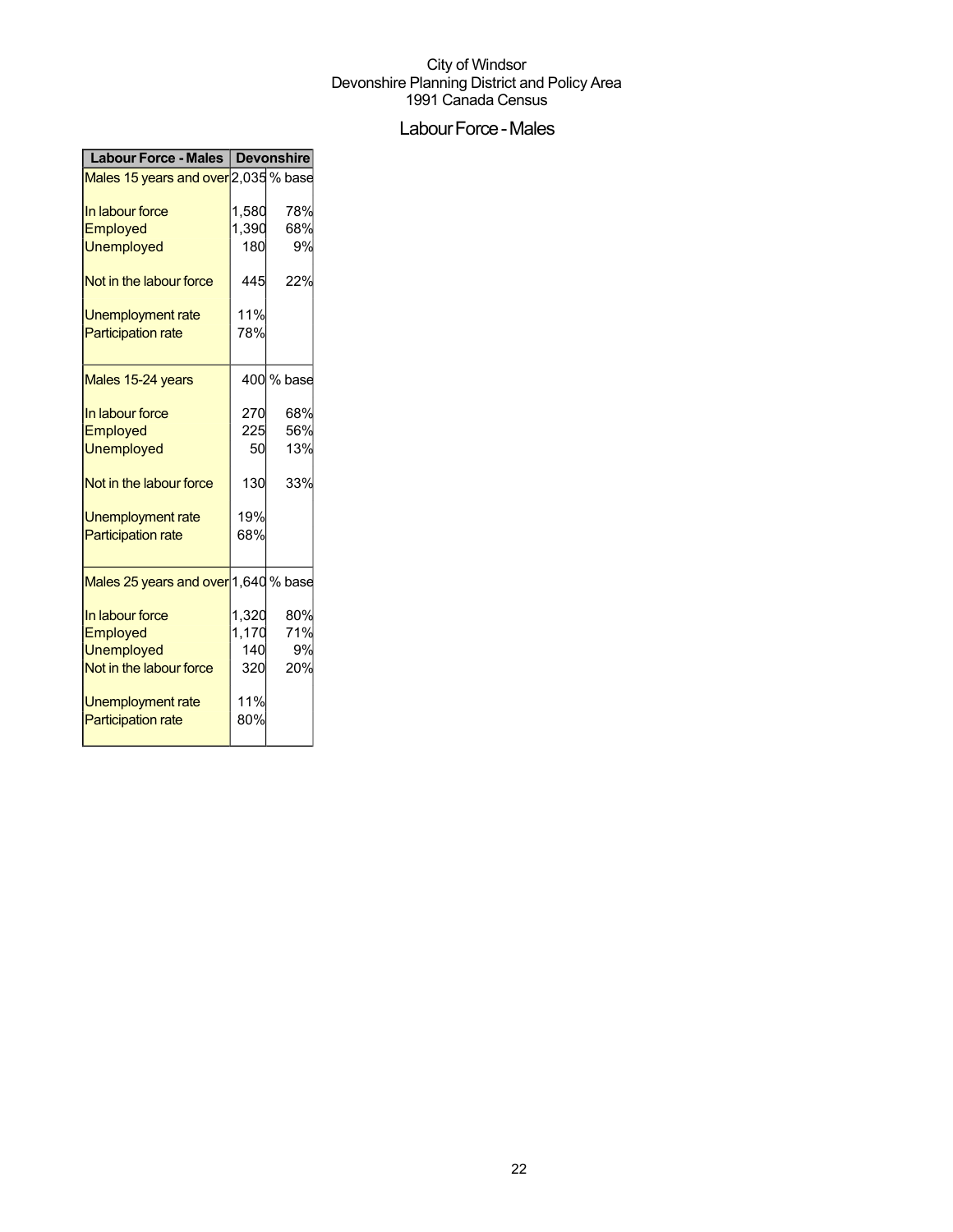## Labour Force - Females

| <b>Labour Force - Females</b>          | Devonshire |            |
|----------------------------------------|------------|------------|
| Females 15 years and over 1,990 % base |            |            |
| In labour force                        | 1,235      | 62%        |
| Employed                               | 1,055      | 53%        |
| <b>Unemployed</b>                      | 180        | 9%         |
| Not in the labour force                | 745        | 37%        |
| Unemployment rate                      | 15%        |            |
| <b>Participation rate</b>              | 62%        |            |
| Females 15-24 years                    |            | 375 % base |
| In labour force                        | 265        | 71%        |
| Employed                               | 185        | 49%        |
| <b>Unemployed</b>                      | 50         | 13%        |
| Not in the labour force                | 130        | 35%        |
| <b>Unemployment rate</b>               | 19%        |            |
| <b>Participation rate</b>              | 71%        |            |
| Females 25 years and over 1,610 % base |            |            |
| In labour force                        | 980        | 61%        |
| Employed                               | 850        | 53%        |
| <b>Unemployed</b>                      | 120        | 7%         |
| Not in the labour force                | 620        | 39%        |
| <b>Unemployment rate</b>               | 12%        |            |
| <b>Participation rate</b>              | 61%        |            |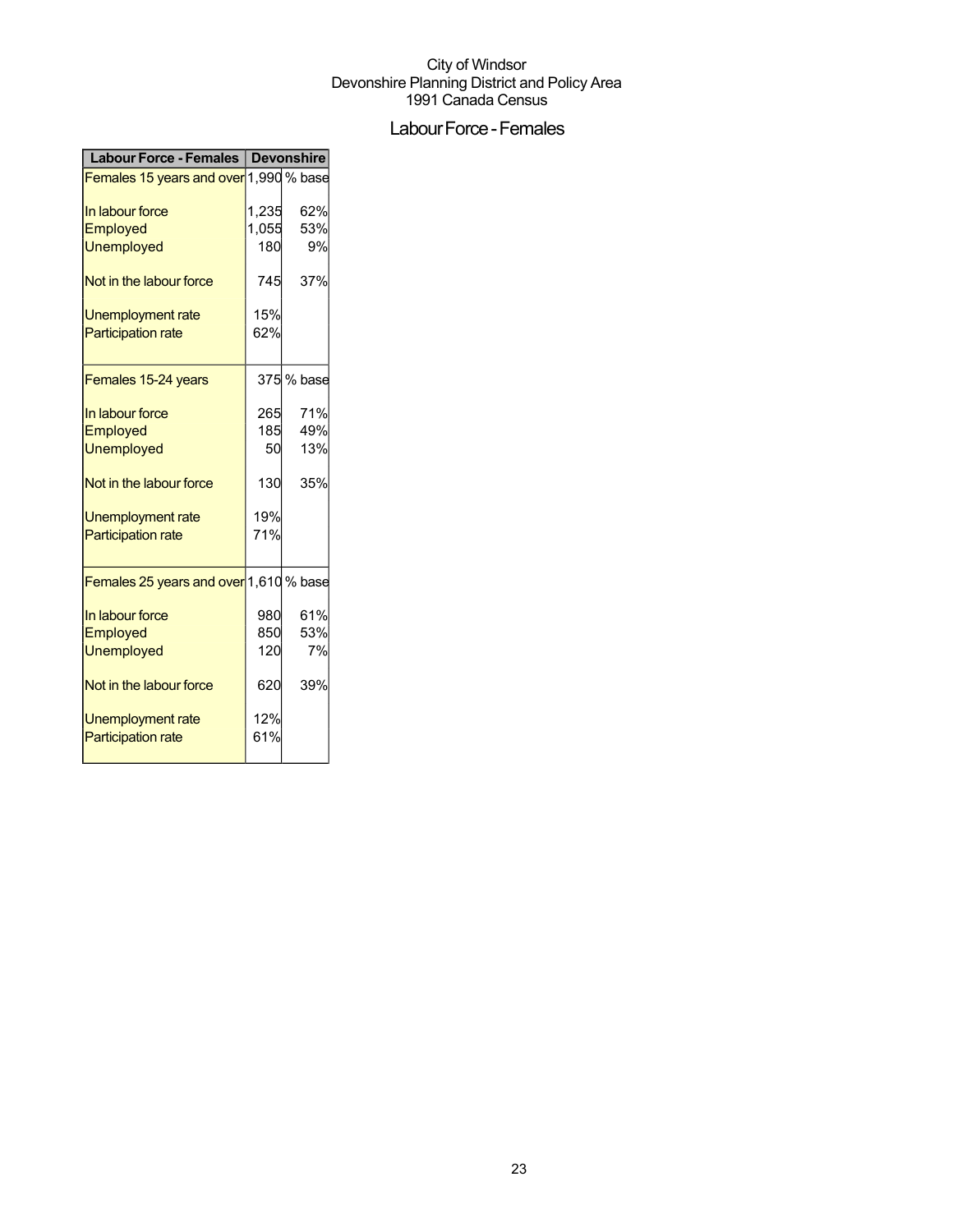## Labour Force - Females with Children

| <b>Labour Force - Females with Children</b>                    |     | <b>Devonshire</b> |
|----------------------------------------------------------------|-----|-------------------|
| Females, 15 years and older, no children at home               |     | 960 % base        |
| In the labour force                                            | 555 | 58%               |
| <b>Employed</b>                                                | 460 | 48%               |
| <b>Unemployed</b>                                              | 95  | 10%               |
| Not in the labour force                                        | 400 | 42%               |
| Unemployment rate                                              | 17% |                   |
| <b>Participation rate</b>                                      | 58% |                   |
| Females 15 years and older with children at home               |     | 995 % base        |
|                                                                |     |                   |
| In the labour force                                            | 660 | 66%               |
| <b>Employed</b>                                                | 580 | 58%               |
| <b>Unemployed</b>                                              | 100 | 10%               |
| Not in the labour force                                        | 340 | 34%               |
| Unemployment rate                                              | 15% |                   |
| <b>Participation rate</b>                                      | 66% |                   |
| Females with children under 6 years only                       |     | 215 % base        |
| In the labour force                                            | 170 | 79%               |
| Employed                                                       | 130 | 60%               |
| <b>Unemployed</b>                                              | 40  | 19%               |
| Not in the labour force                                        | 50  | 23%               |
| Unemployment rate                                              | 24% |                   |
| <b>Participation rate</b>                                      | 79% |                   |
| Females with children under 6 and children six years and older |     | 140 % base        |
| In the labour force                                            | 95  | 68%               |
| Employed                                                       | 70  | 50%               |
| <b>Unemployed</b>                                              | 35  | 25%               |
| Not in the labour force                                        | 45  | 32%               |
| Unemployment rate                                              | 37% |                   |
| <b>Participation rate</b>                                      | 68% |                   |
| Females with children over 6 years only                        |     | 645 % base        |
| In the labour force                                            | 405 | 63%               |
| Employed                                                       | 380 | 59%               |
| <b>Unemployed</b>                                              | 25  | 4%                |
| Not in the labour force                                        | 240 | 37%               |
| Unemployment rate                                              | 6%  |                   |
| <b>Participation rate</b>                                      | 63% |                   |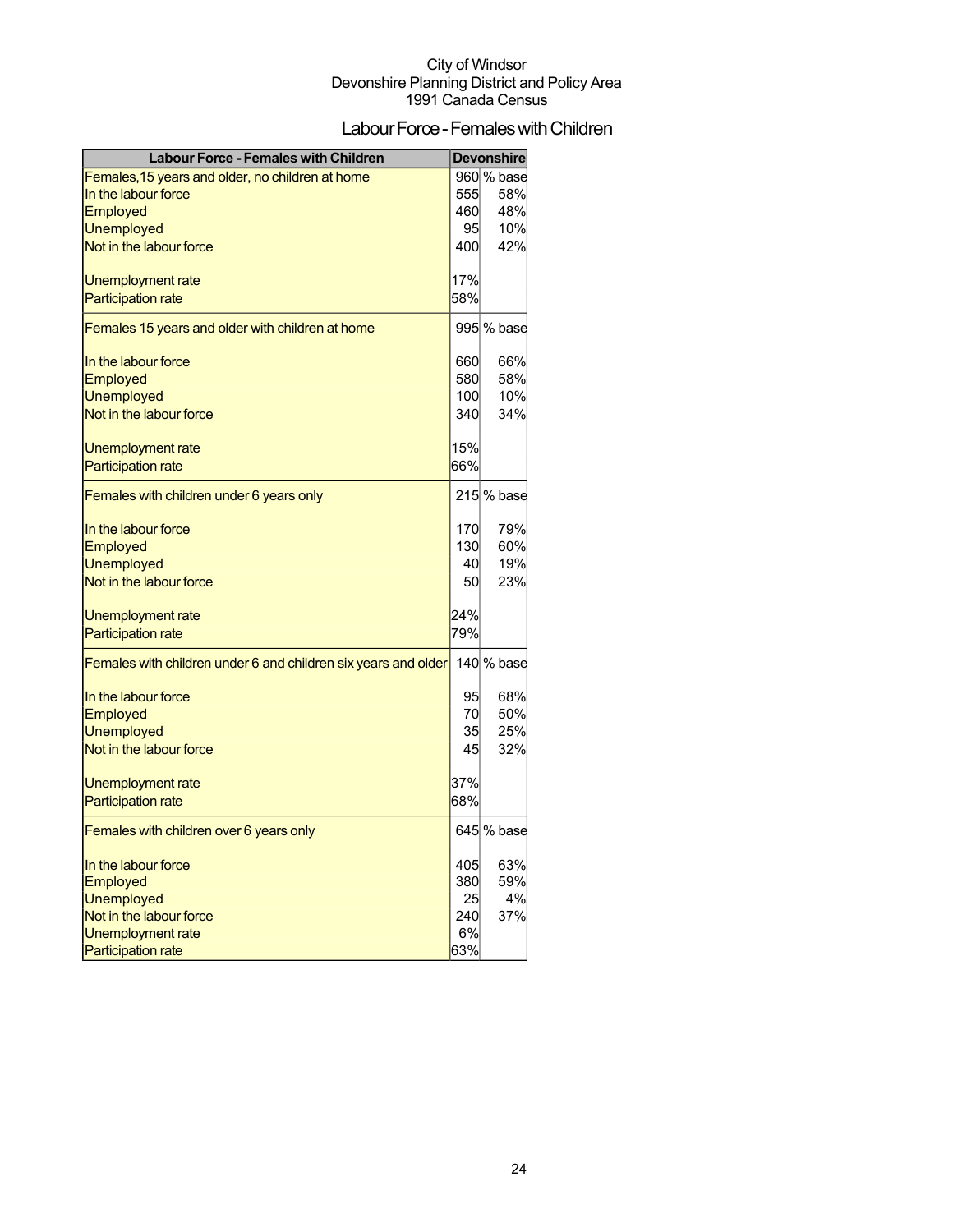## Fertility

| <b>Fertility</b>                                                          |       | <b>Devonshire</b> |
|---------------------------------------------------------------------------|-------|-------------------|
| Ever-married women 15 years and older, by children ever born 1,585 % base |       |                   |
|                                                                           |       |                   |
| No child                                                                  | 200   | 13%               |
| 1 child                                                                   | 225   | 14%               |
| 2 children                                                                | 550   | 35%               |
| 3 children                                                                | 345   | 22%               |
| 4 or more children                                                        | 255   | 16%               |
| Children ever-born per 1000                                               | 2,316 |                   |
| Ever-married women 15-44 years                                            | 915   |                   |
| Children ever-born per 1000                                               | 1,846 |                   |
| Single women 15 years and over                                            | 400   |                   |
| Children ever-born per 1000                                               | 137   |                   |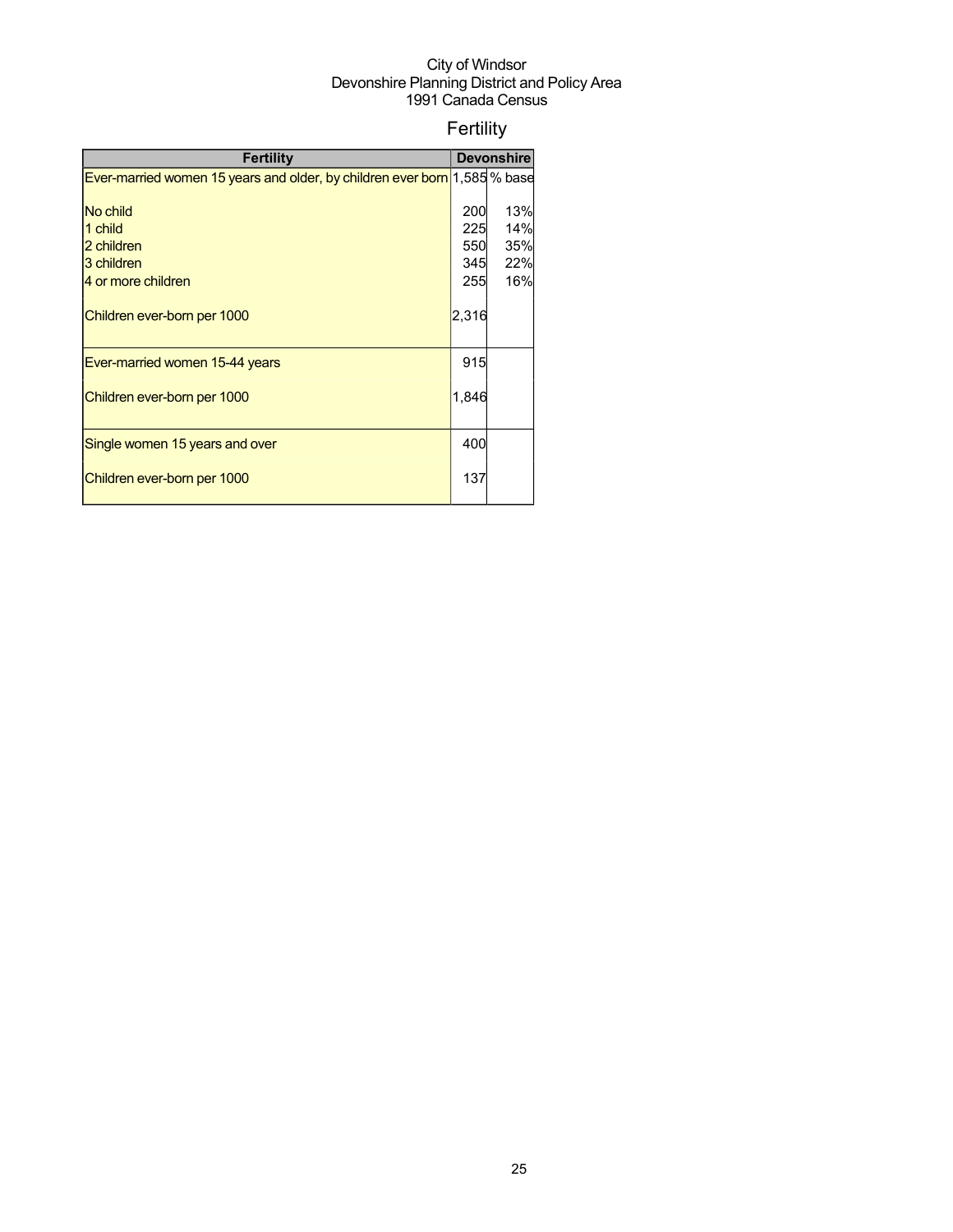## Industry

| <b>Industry</b>                                    | <b>Devonshire</b> |     |
|----------------------------------------------------|-------------------|-----|
| Total labour force 15 years and older 2,815 % base |                   |     |
| <b>Total for all industries</b>                    | 2,750             | 98% |
| <b>Agriculture and related</b>                     |                   | 0%  |
| <b>Fishing and trapping</b>                        |                   | 0%  |
| Logging and forestry                               |                   | 0%  |
| Mining, quarrying & oil wells                      |                   | 0%  |
| Manufacturing                                      | 900               | 32% |
| Construction                                       | 165               | 6%  |
| <b>Transportation and storage</b>                  | 145               | 5%  |
| <b>Communication and utilities</b>                 | 70                | 2%  |
| <b>Wholesale trade</b>                             | 70                | 2%  |
| <b>Retail trade</b>                                | 365               | 13% |
| <b>Finance and insurance</b>                       | 60                | 2%  |
| Real estate and insurance agents                   | 0                 | 0%  |
| <b>Business service</b>                            | 115               | 4%  |
| Government service                                 | 55                | 2%  |
| <b>Educational service</b>                         | 130               | 5%  |
| <b>Health and social service</b>                   | 180               | 6%  |
| Accommodation & food service                       | 255               | 9%  |
| Other service industries                           | 170               | 6%  |
|                                                    |                   |     |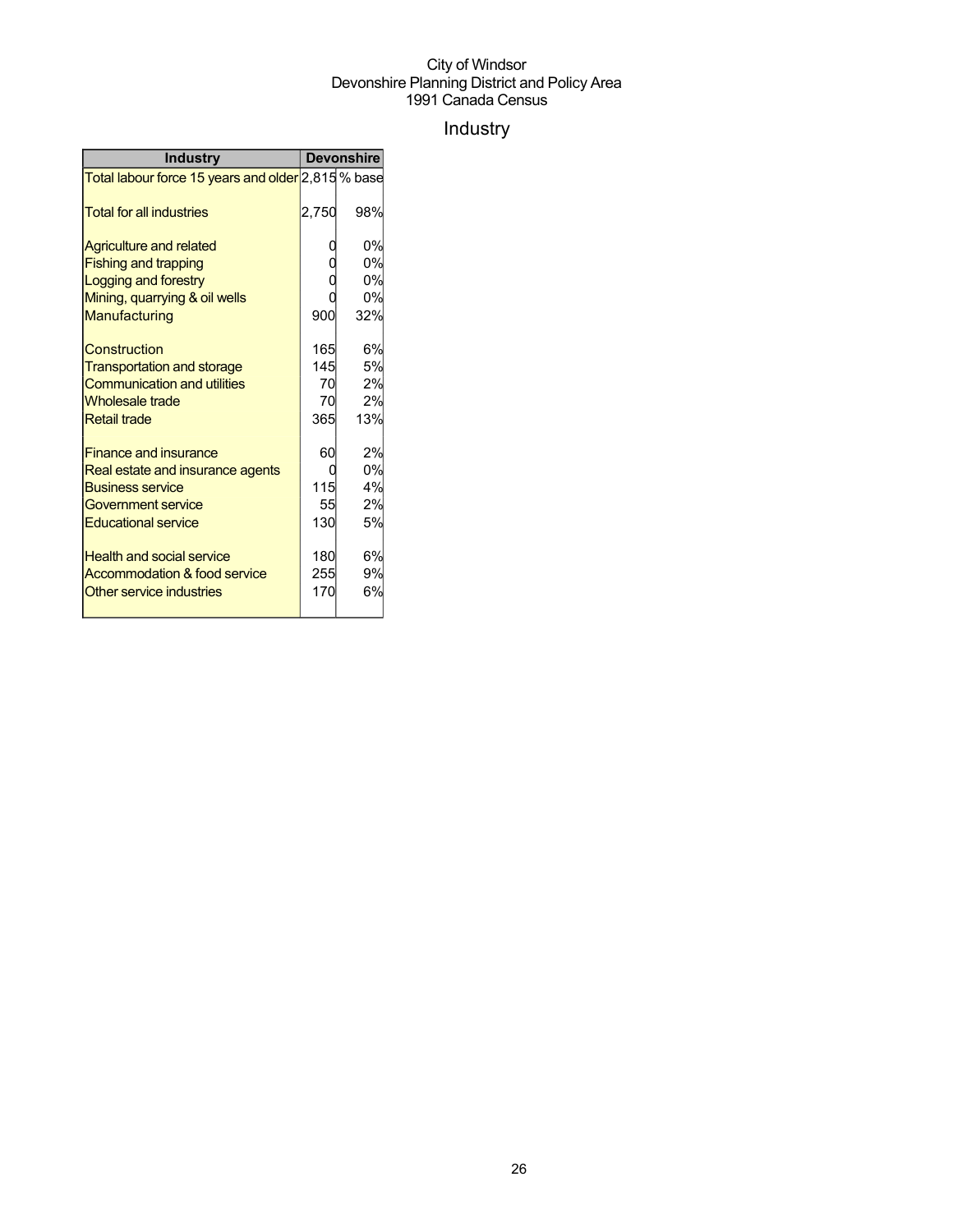## **Occupation**

| <b>Occupation</b>                             |     | <b>Devonshire</b> |
|-----------------------------------------------|-----|-------------------|
| <b>Total for all occupations</b>              |     | 2,750 % base      |
|                                               |     |                   |
| <b>Managerial and administrative</b>          | 270 | 10%               |
| Natural sciences, engineering and mathematics | 85  | 3%                |
| Social sciences & related                     | 20  | 1%                |
| Religion                                      | 0   | 0%                |
| <b>Teaching and related</b>                   | 50  | 2%                |
| <b>Medicine and health</b>                    | 85  | 3%                |
| Art, literary, recreational                   | 35  | 1%                |
| <b>Clerical and related</b>                   | 465 | 17%               |
| <b>Sales</b>                                  | 185 | 7%                |
| <b>Service</b>                                | 440 | 16%               |
| Farming, horticultural and animal husbandry   | 15  | 1%                |
| Fishing, trapping and related                 | 0   | 0%                |
| <b>Forestry and logging</b>                   |     | 0%                |
| Mining, quarrying, oil & gas                  |     | 0%                |
| Processing                                    | 60  | 2%                |
| <b>Machining and related</b>                  | 210 | 8%                |
| Product fabricating, assembly and repairing   | 325 | 12%               |
| <b>Construction trades</b>                    | 180 | 7%                |
| <b>Transport equipment operating</b>          | 150 | 5%                |
| Material handling & related                   | 40  | 1%                |
|                                               |     |                   |
| Other crafts, equipment operating             | 30  | 1%                |
| Occupations not elsewhere classified          | 130 | 5%                |
|                                               |     |                   |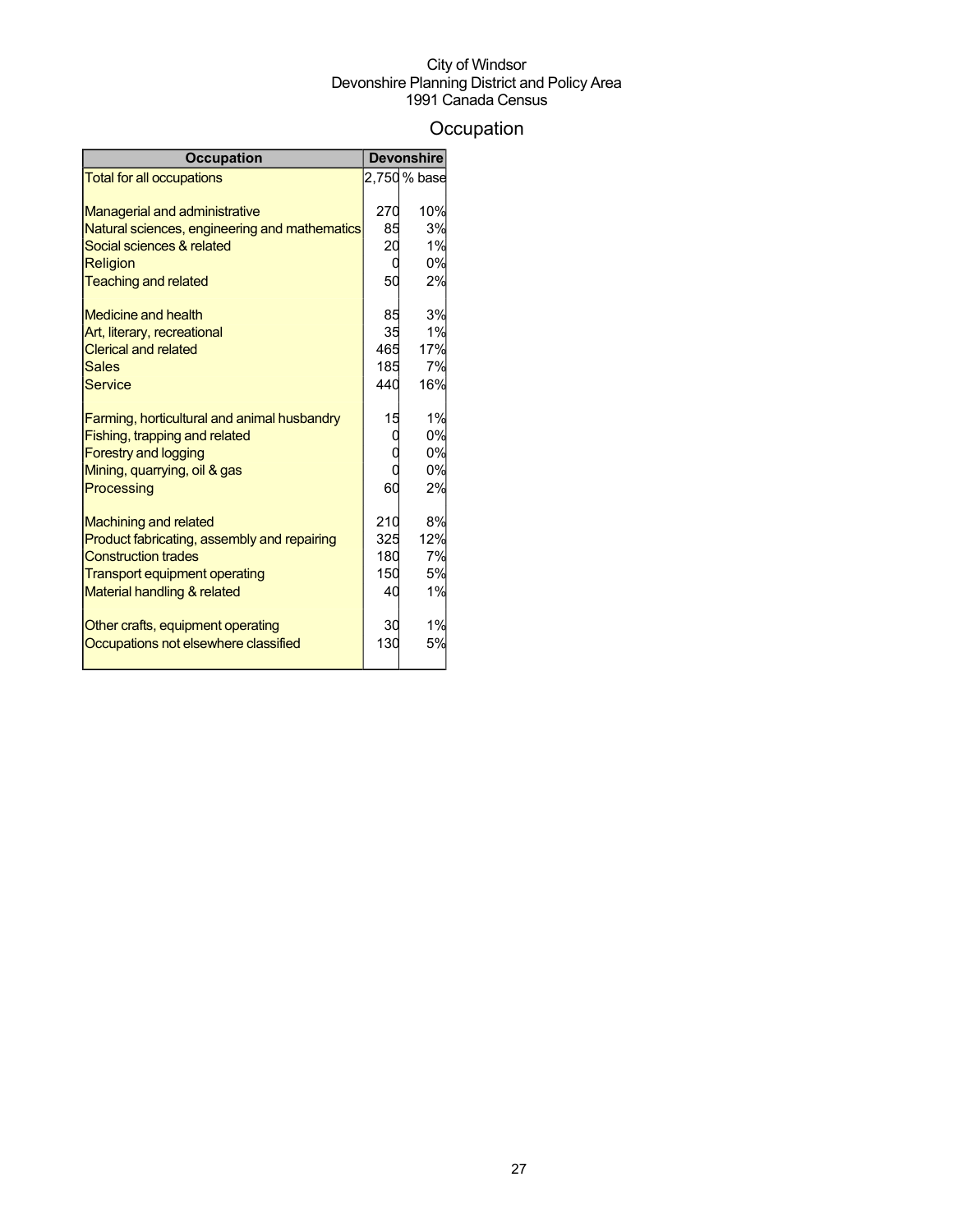## Occupation-Males

| <b>Occupation - Males</b>                     |     | <b>Devonshire</b> |
|-----------------------------------------------|-----|-------------------|
| Males, all occupations                        |     | 1,550 % base      |
|                                               |     |                   |
| Managerial, administrative                    | 140 | 9%                |
| Natural sciences, engineering and mathematics | 75  | 5%                |
| Social sciences & related                     | 10  | 1%                |
| Religion                                      | O   | 0%                |
| <b>Teaching and related</b>                   | 20  | 1%                |
| <b>Medicine and health</b>                    | 10  | 1%                |
| Art, literary, recreational                   | 25  | 2%                |
| <b>Clerical and related</b>                   | 130 | 8%                |
| <b>Sales</b>                                  | 80  | 5%                |
| <b>Service</b>                                | 115 | 7%                |
| Farming, horticultural and animal husbandry   | 15  | 1%                |
| Fishing, trapping and related                 |     | 0%                |
| <b>Forestry and logging</b>                   |     | 0%                |
| Mining, quarrying, oil & gas                  |     | 0%                |
| Processing                                    | 40  | 3%                |
| <b>Machining and related</b>                  | 180 | 12%               |
| Product fabricating, assembly and repairing   | 275 | 18%               |
| <b>Construction trades</b>                    | 180 | 12%               |
| <b>Transport equipment operating</b>          | 140 | 9%                |
| Material handling & related                   | 20  | 1%                |
| Other crafts, equipment operating             | 10  | 1%                |
| Occupations not elsewhere classified          | 110 | 7%                |
|                                               |     |                   |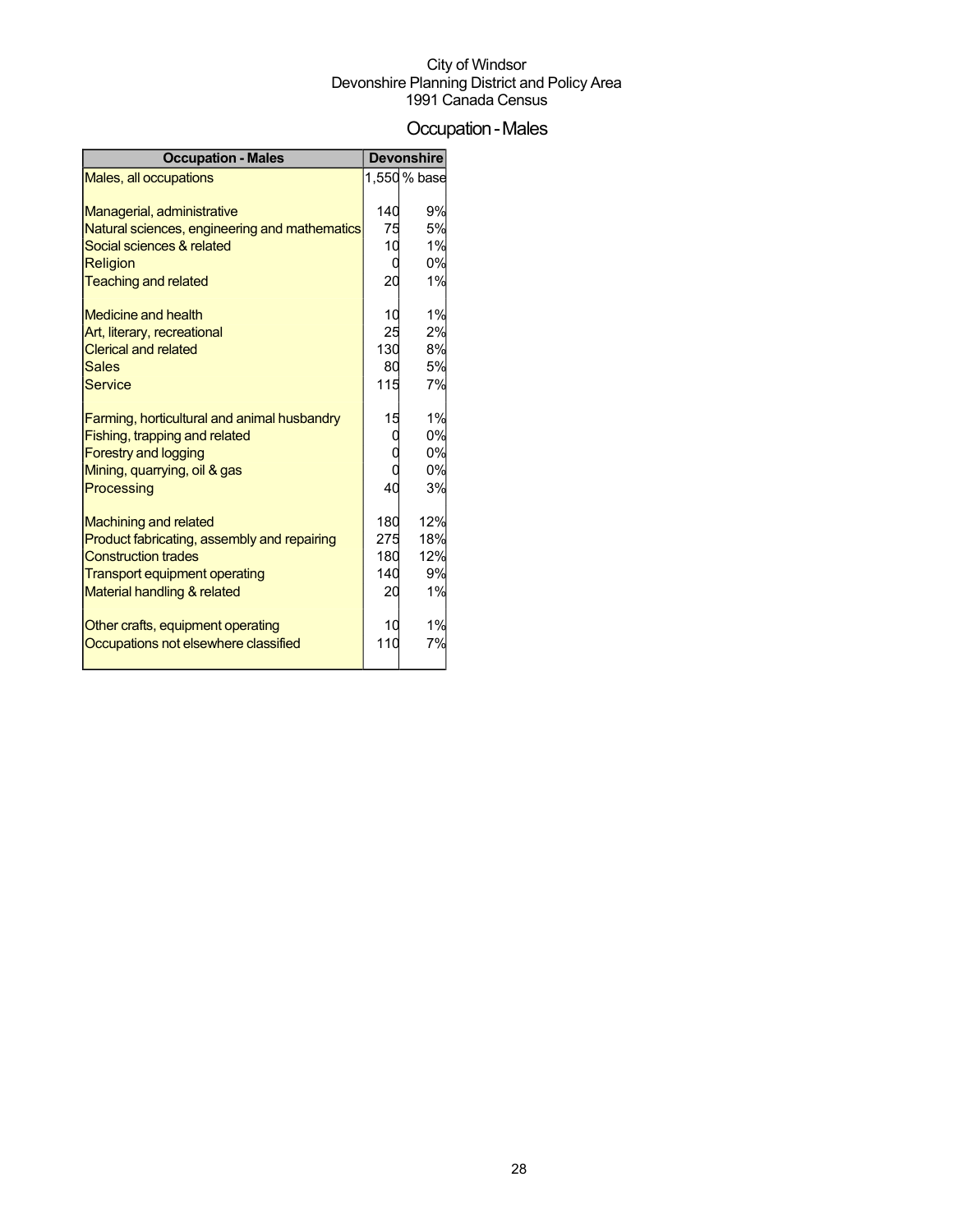### Occupation-Females

| <b>Occupation - Females</b>                   |         | <b>Devonshire</b> |
|-----------------------------------------------|---------|-------------------|
| Females, all occupations                      |         | 1,200 % base      |
|                                               |         |                   |
| Managerial, administrative                    | 130     | 11%               |
| Natural sciences, engineering and mathematics | 10      | 1%                |
| Social sciences & related                     | 10      | 1%                |
| <b>Religion</b>                               | 0       | 0%                |
| <b>Teaching and related</b>                   | 30      | 3%                |
| <b>Medicine and health</b>                    | 75      | 6%                |
| Art, literary, recreational                   | 10      | 1%                |
| <b>Clerical and related</b>                   | 335     | 28%               |
| <b>Sales</b>                                  | 105     | 9%                |
| <b>Service</b>                                | 325     | 27%               |
|                                               |         |                   |
| Farming, horticultural and animal husbandry   |         | 0%                |
| Fishing, trapping and related                 |         | 0%                |
| <b>Forestry and logging</b>                   |         | 0%                |
| Mining, quarrying, oil & gas                  |         | 0%                |
| Processing                                    | 20      | 2%                |
|                                               |         |                   |
| <b>Machining and related</b>                  | 30      | 3%                |
| Product fabricating, assembly and repairing   | 50      | 4%                |
| <b>Construction trades</b>                    | 0<br>10 | 0%<br>1%          |
| Transport equipment operating                 |         | 2%                |
| Material handling & related                   | 20      |                   |
| Other crafts, equipment operating             | 20      | 2%                |
| Occupations not elsewhere classified          | 20      | 2%                |
|                                               |         |                   |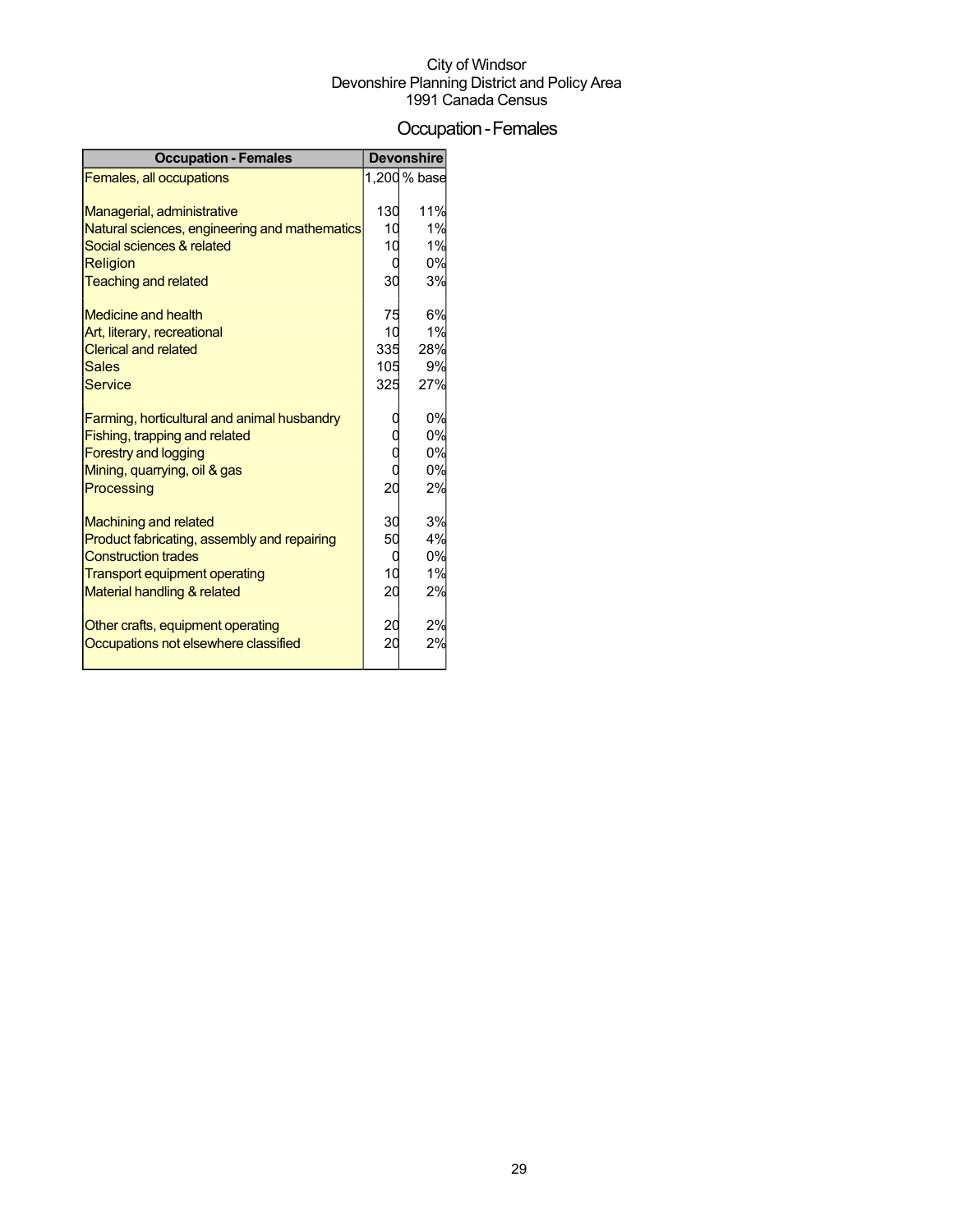## ClassofWorker

| <b>Class of Worker</b>               | <b>Devonshire</b> |              |  |
|--------------------------------------|-------------------|--------------|--|
| <b>Total - All classes of worker</b> |                   | 2,755 % base |  |
| <b>Paid workers</b>                  | 2,675             | 97%          |  |
| <b>Employees</b>                     | 2,625             | 95%          |  |
| Self-employed (incorporated)         | 65                | 2%           |  |
| Self-employed (unincorporated)       | 65                | 2%           |  |
| <b>Unpaid family workers</b>         |                   | 0%           |  |
| Males - All classes of worker        |                   | 1,555 % base |  |
| <b>Paid workers</b>                  | 1,525             | 98%          |  |
| <b>Employees</b>                     | 1,480             | 95%          |  |
| Self-employed (incorporated)         | 45                | 3%           |  |
| Self-employed (unincorporated)       | 30                | 2%           |  |
| <b>Unpaid family workers</b>         |                   | 0%           |  |
| <b>Females - All classes</b>         |                   | 1,200 % base |  |
| <b>Paid workers</b>                  | 1,150             | 96%          |  |
| <b>Employees</b>                     | 1,145             | 95%          |  |
| Self-employed (incorporated)         | 20                | 2%           |  |
| Self-employed (unincorporated)       | 35                | 3%           |  |
| <b>Unpaid family workers</b>         |                   | 0%           |  |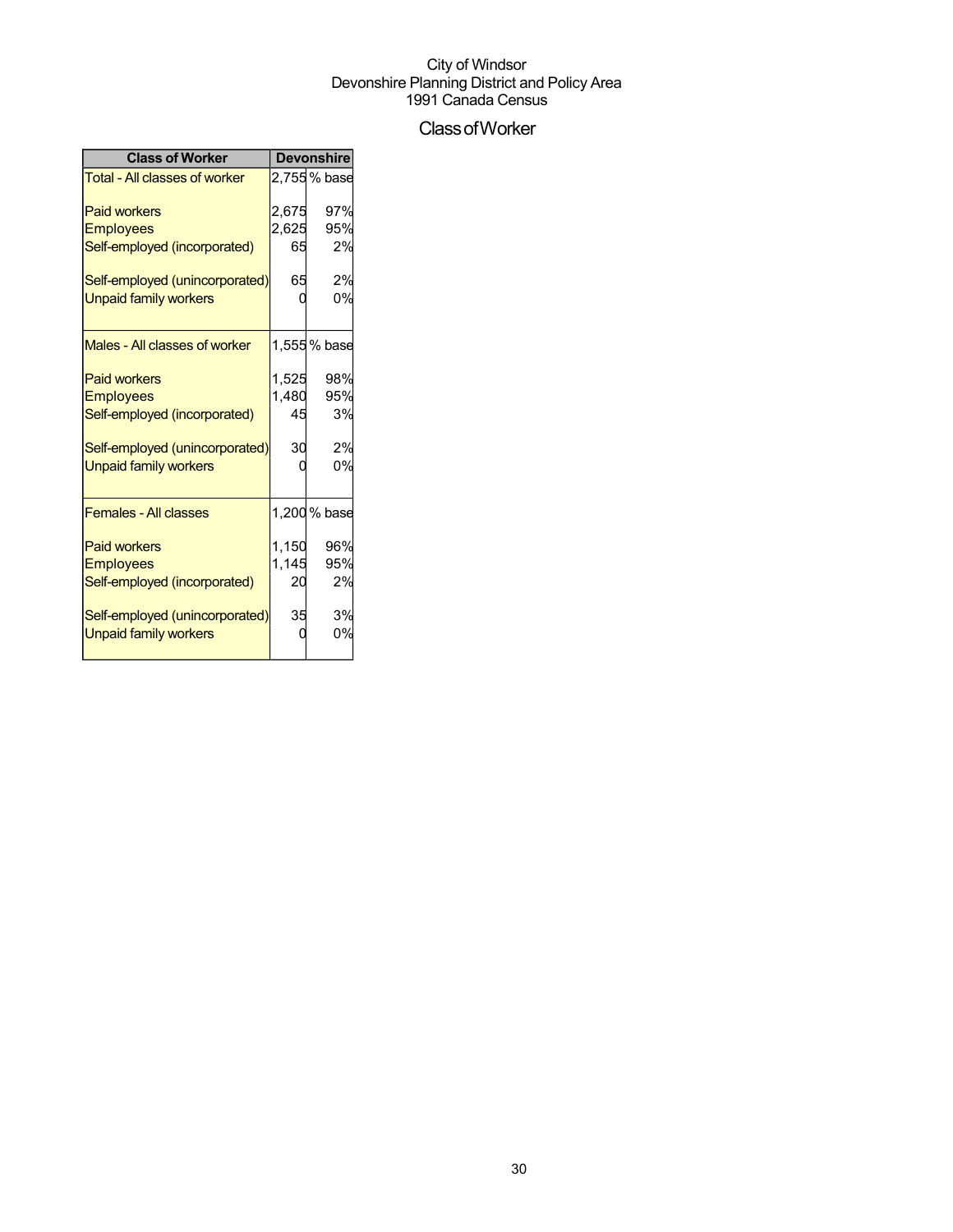## Place of Work

| <b>Place of Work</b>                                                |               | <b>Devonshire</b> |
|---------------------------------------------------------------------|---------------|-------------------|
| <b>Total in labour force</b>                                        |               | 2,460 % base      |
| Usual place of work:                                                | 2,325         | 95%               |
| In Census Sub-division of residence <sup>[2,155]</sup>              |               | 88%               |
| In different Census Sub-division<br>In Census Division of residence | 165<br>135    | 7%<br>5%          |
| At home<br><b>Outside Canada</b><br>No usual place of work          | 110<br>20     | 4%<br>1%<br>0%    |
| <b>Males in labour force</b>                                        |               | 1,400 % base      |
| Usual place of work:                                                | 1,350         | 96%               |
| In Census Sub-division of residence 1,240                           |               | 89%               |
| In different Census Sub-division<br>In Census Division of residence | 105<br>85     | 8%<br>6%          |
| At home<br><b>Outside Canada</b><br>No usual place of work          | 45<br>10<br>0 | 3%<br>1%<br>0%    |
| <b>Females in labour force</b>                                      |               | 1,060 % base      |
| Usual place of work:                                                | 975           | 92%               |
| In Census Sub-division of residence                                 | 915           | 86%               |
| In different Census Sub-division<br>In Census Division of residence | 60<br>50      | 6%<br>5%          |
| At home<br><b>Outside Canada</b><br>No usual place of work          | 65<br>10      | 6%<br>1%<br>0%    |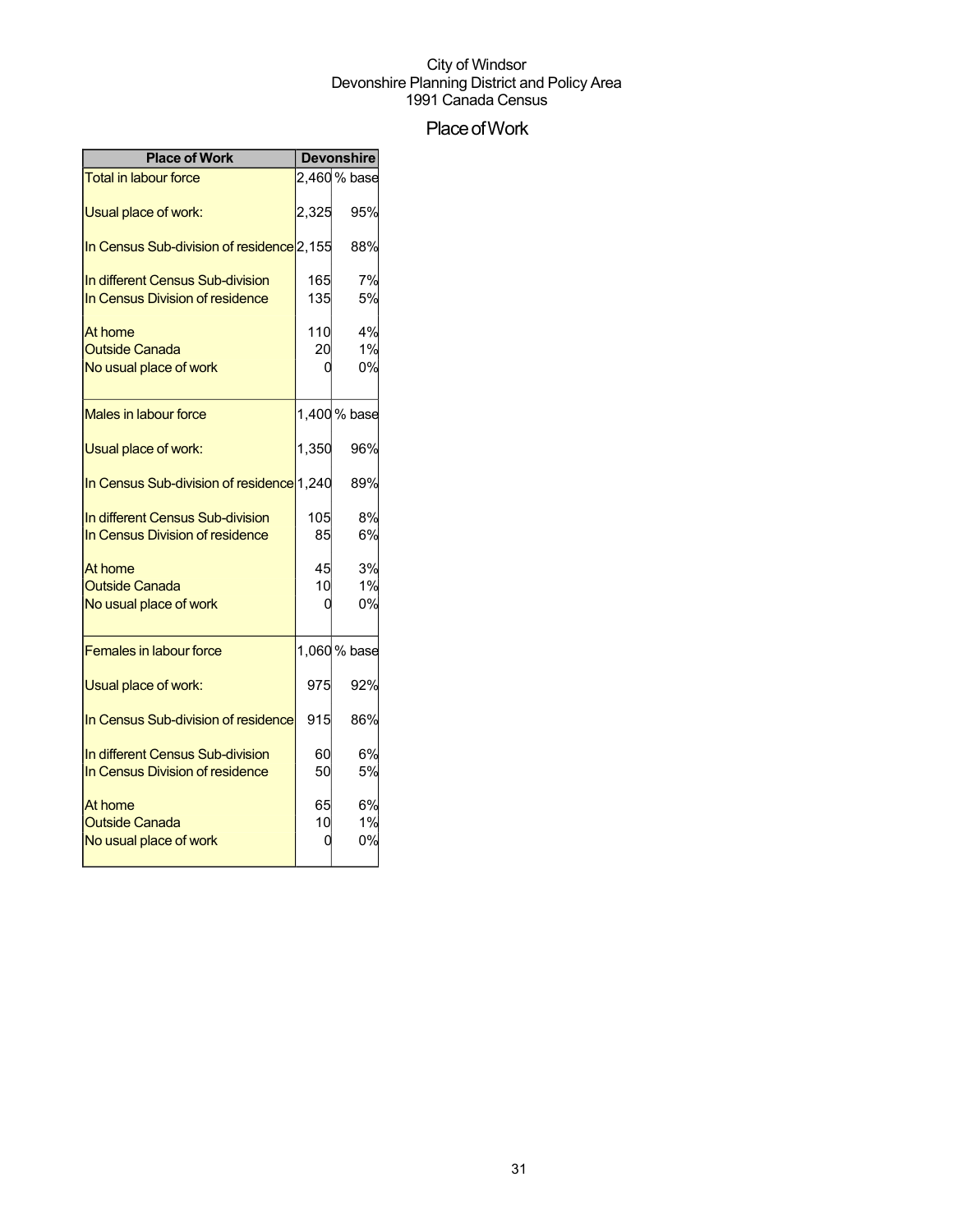## Families in Labour Force

| <b>Families in Labour Force</b>                                                                                                                                             | <b>Devonshire</b>        |                                       |  |
|-----------------------------------------------------------------------------------------------------------------------------------------------------------------------------|--------------------------|---------------------------------------|--|
| Census families in private<br>households                                                                                                                                    |                          | 1,445% base                           |  |
| Married & common-law families 1,250<br>No member in labour force<br>Some members in labour force 1,105<br>One member only<br>Two or more members<br>Couples in labour force | 135<br>265<br>835<br>745 | 87%<br>9%<br>76%<br>18%<br>58%<br>52% |  |
| Lone-parent families<br>No member in labour force<br>Some members in labour force<br><b>Parent in labour force</b>                                                          | 205<br>55<br>145<br>135  | 14%<br>4%<br>10%<br>9%                |  |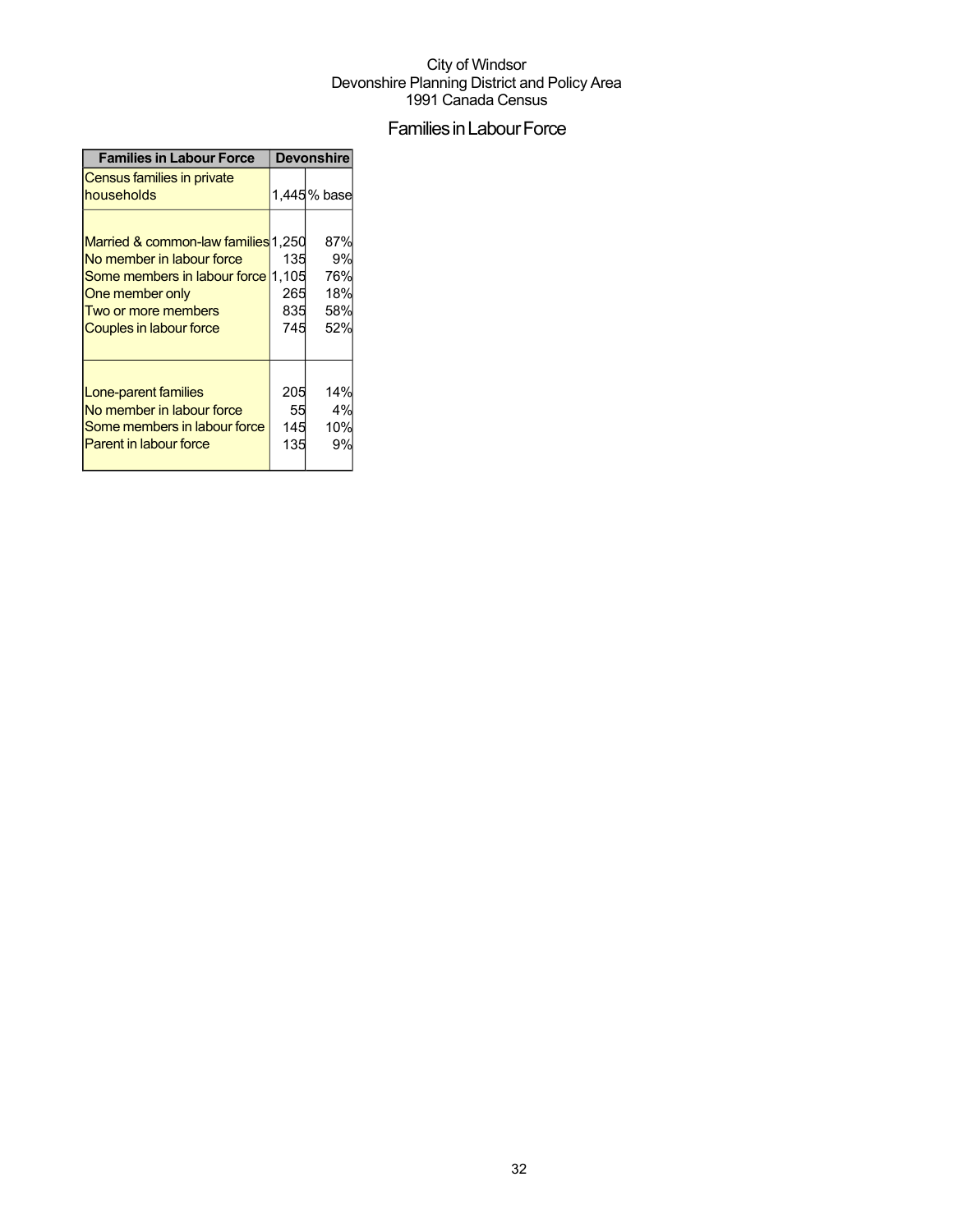## Income - full and part-time employment

| Income - full and part-time employment Devonshire |             |
|---------------------------------------------------|-------------|
| <b>Males and females</b>                          |             |
| Worked full year, full time                       | 1,155       |
| Average employment income                         | \$34,429    |
| Aggregate income (000)                            | \$39,765    |
| Worked part year or part time                     | 1,060       |
| Average employment income                         | \$12,056    |
| Aggregate income (000)                            | \$12,779    |
| <b>Males</b>                                      |             |
| Worked full year, full time                       | 810         |
| Average employment income                         | \$37,746    |
| Aggregate income (000)                            | \$30,574    |
| Worked part year or part time                     | 520         |
| Average employment income                         | \$16,112    |
| Aggregate income (000)                            | \$8,378     |
| <b>Females</b>                                    |             |
| Worked full year, full time                       | 345         |
| Average employment income                         | \$26,641    |
| Aggregate income (000)                            | \$9,191     |
| Worked part year or part time                     | 540         |
| Average employment income                         | \$8,150     |
| Aggregate income (000)                            | \$4,401,000 |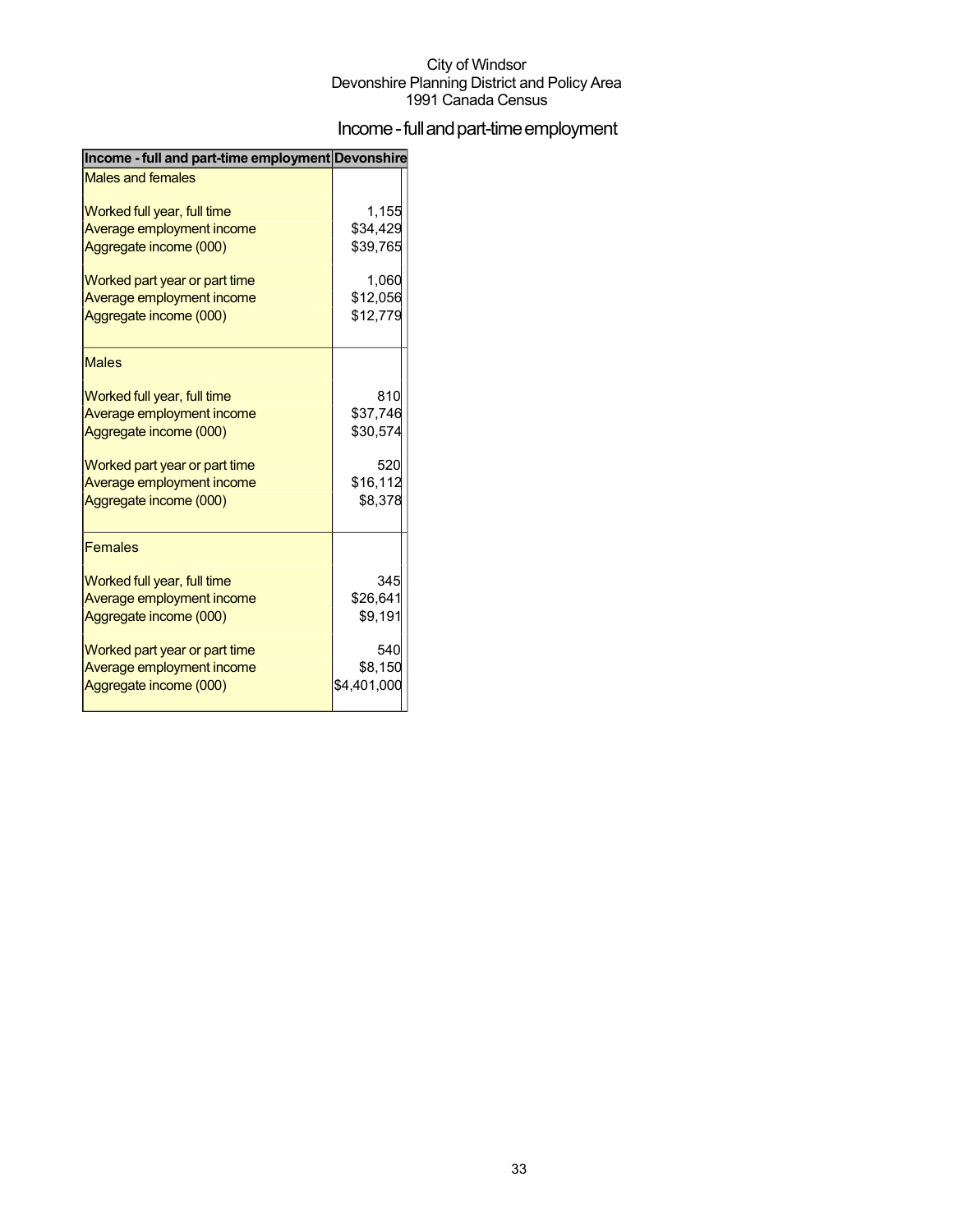## Income - Individual Source of Income

| Income - Individual<br><b>Source of Income</b> | <b>Devonshire</b> |              |
|------------------------------------------------|-------------------|--------------|
| Total 15 years and over with income            |                   | 3,630 % base |
| <b>Under \$7,500</b>                           |                   | 81022.30%    |
| \$7,500 - \$14,999                             |                   | 705 19.40%   |
| \$15,000 - \$29,999                            |                   | 1,02528.20%  |
| \$30,000 and over                              |                   | 1,05529.10%  |
| Average income                                 | \$22,095          |              |
| Aggregate income (000)                         | \$80,206          |              |
| <b>Median income</b>                           | \$20,586          |              |
| Males 15 years and over with income            |                   | 1,925 % base |
| <b>Under \$7,500</b>                           |                   | 255 13.20%   |
| \$7,500 - \$14,999                             |                   | 230 11.90%   |
| \$15,000 - \$29,999                            |                   | 56029.10%    |
| \$30,000 and over                              |                   | 87545.50%    |
| Average income                                 | \$28,619          |              |
| Aggregate income (000)                         | \$55,092          |              |
| <b>Median income</b>                           | \$27,481          |              |
| Females 15 years and over with income          |                   | 1,705 % base |
| <b>Under \$7,500</b>                           |                   | 55532.60%    |
| \$7,500 - \$14,999                             |                   | 47527.90%    |
| \$15,000 - \$29,999                            |                   | 46527.30%    |
| \$30,000 and over                              |                   | 180 10.60%   |
| Average income                                 | \$14,730          |              |
| Aggregate income (000)                         | \$25,114          |              |
| <b>Median income</b>                           | \$12,801          |              |
| Source of total income:                        |                   |              |
| <b>Employment income</b>                       | 81%               |              |
| Government transfer payments                   | 13%               |              |
| <b>Other income</b>                            | 7%                |              |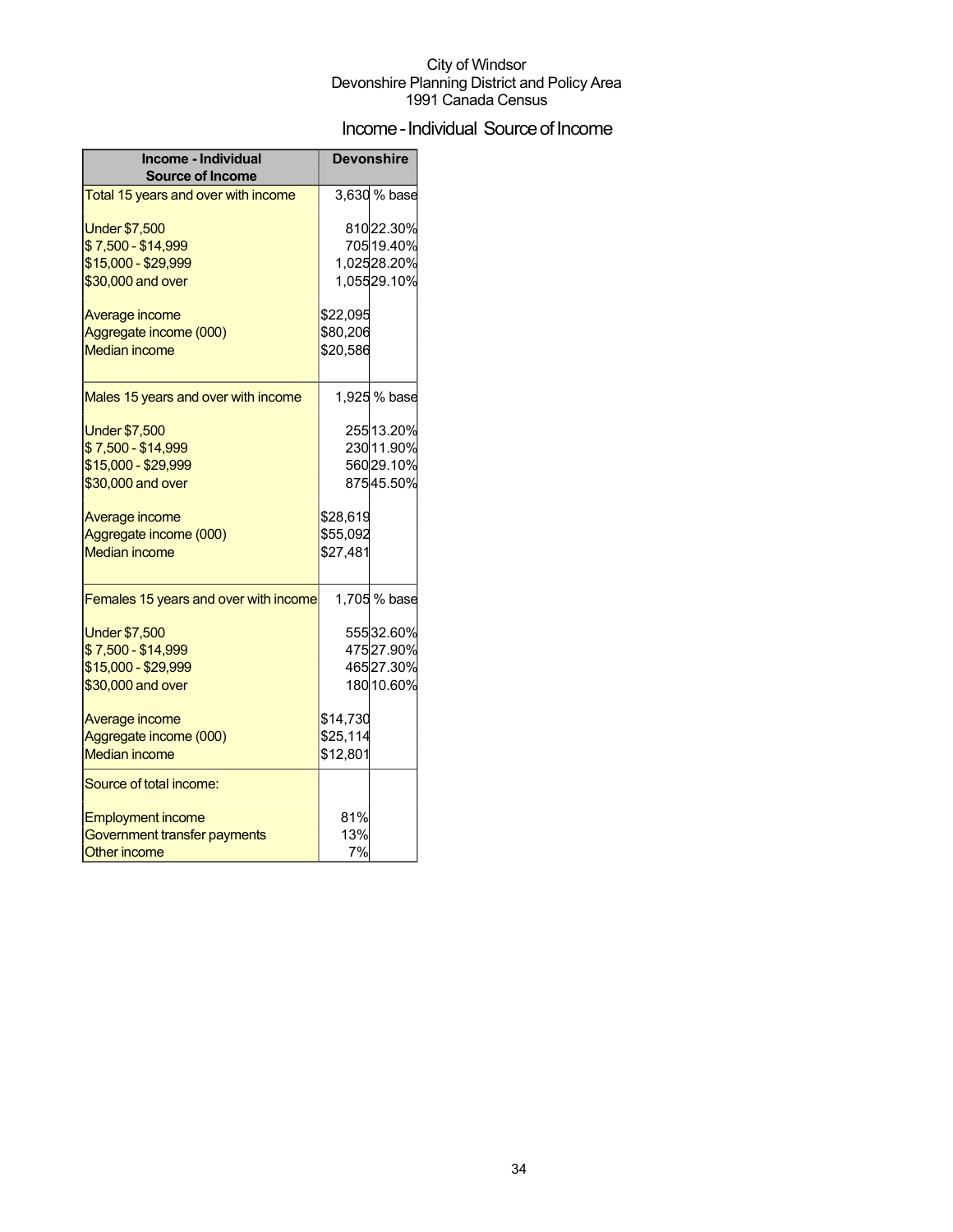## Income - Family and Household

| <b>Income - Family and Household</b>                                                         | Devonshire           |                   |  |
|----------------------------------------------------------------------------------------------|----------------------|-------------------|--|
| <b>Total census families</b>                                                                 |                      | 1,425% base       |  |
| <b>Family Income:</b>                                                                        |                      |                   |  |
| <b>Under \$20,000</b><br>\$20,000 - \$34,999                                                 | 147<br>217           | 10%<br>15%        |  |
| \$35,000 - \$49,999                                                                          | 433                  | 30%               |  |
| \$50,000 and over                                                                            | 618                  | 43%               |  |
| Average income<br>Aggregate income (000)                                                     | \$47,657<br>\$68,626 |                   |  |
| <b>Median income</b>                                                                         | \$45,751             |                   |  |
| <b>Total households</b>                                                                      |                      | 1,755% base       |  |
| Household Income:<br><b>Under \$20,000</b><br>\$20,000 - \$34,999<br>\$35,000 - \$49,999     | 305<br>310<br>460    | 17%<br>18%<br>26% |  |
| \$50,000 and over                                                                            | 685                  | 39%               |  |
| Average income                                                                               | \$44,730             |                   |  |
| Aggregate income (000)<br><b>Median income</b>                                               | \$78,725<br>\$42,799 |                   |  |
| Incidence of low income:                                                                     |                      |                   |  |
| <b>Total economic families</b><br><b>Families with low income</b><br>Incidence of low income | 1,390<br>175<br>13%  |                   |  |
| Total unattached individuals                                                                 | 0                    |                   |  |
| Individuals with low income<br>Incidence of low income                                       | 0                    |                   |  |
| Persons in private households<br>Persons in low income families<br>Incidence of low income   | 4,865<br>675<br>14%  |                   |  |